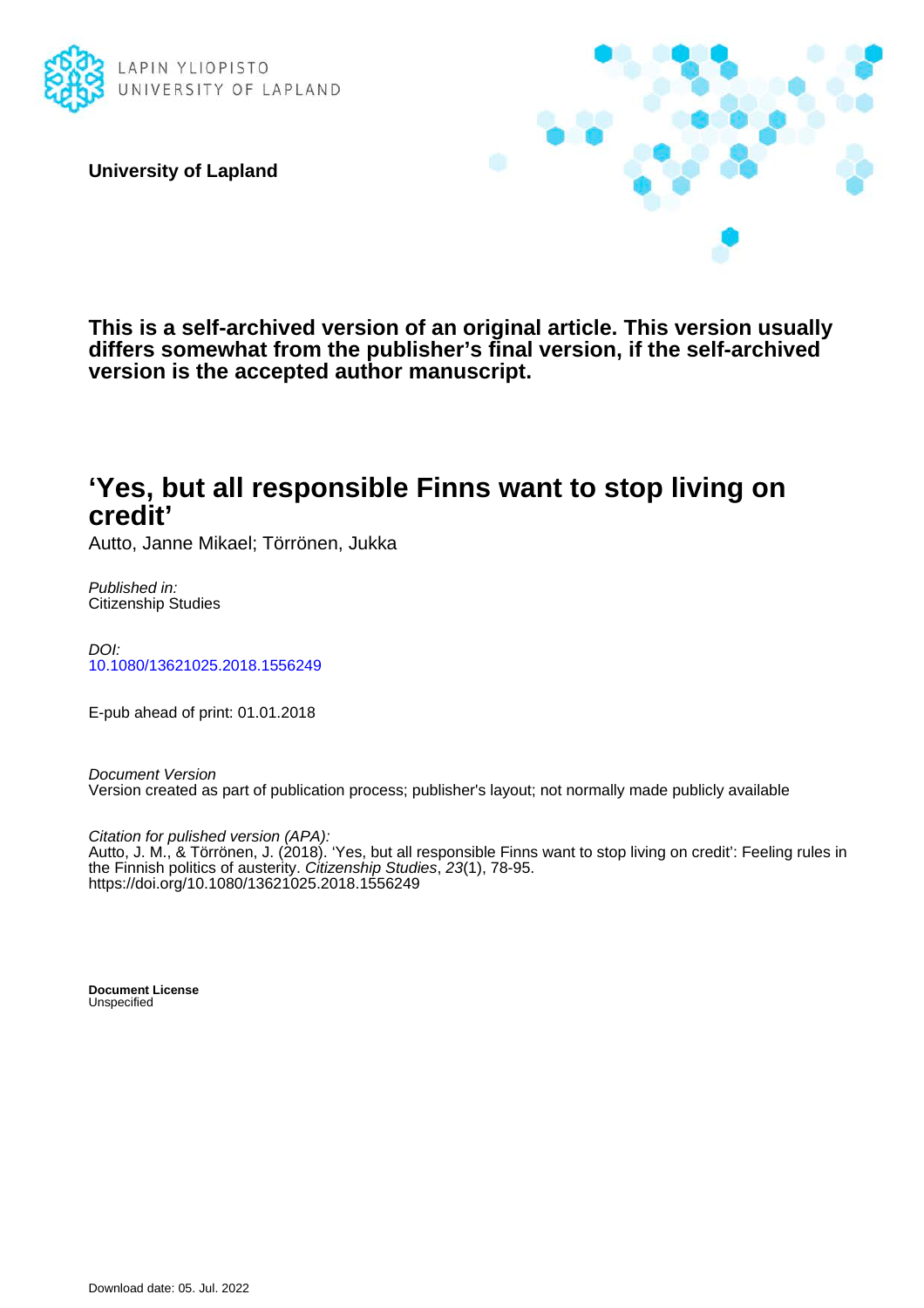### **Introduction[i](#page-3-0)**

The financial crisis in 2007–2008 paved the way for a hegemony of austerity in several states in the European Union as well as in the United States. In the research literature, austerity is described as a wisdom for addressing the problem of public debt (Clarke & Newman 2012, 300; Blyth 2013). What is more, it is seen as an intensification of neoliberal dynamics and a larger-scale process of restructuring economic and social relations (Hayes 2017, 23; Morris 2016, 101). Austerity is based on the idea that the current amount of public debt is unsustainable. According to the doctrine, the major means for debt reduction are financial stringency, including significant reduction of public expenditures; a "thinner" state with less social responsibility, and lower wages and prices. Measures to these ends are believed to have positive effects on production, employment and competitiveness (Fontana & Sawyer 2011, 57–58). Austerity has been defended with rhetoric emphasising that 'we're all in this together' and that it is the only option in the current economic situation (O'Hara 2015, 5; Clarke & Newman 2012, 303). In this article, we illustrate the ways in which policy-makers coax citizens into accepting austerity as a 'joint effort' and demonstrate that these were based on governance of citizens' feelings about austerity.

Securing citizens' support for austerity has not been an easy task for politicians. Austerity measures have sparked protests in the countries where austerity has come to dominate fiscal policy, examples being Greece, Spain, Italy, Portugal, the UK, Slovenia, the Czech Republic, Poland, Romania and Bulgaria (see Hayes 2017, 21–22; Della Porta 2015; cf. Stanley 2014). According to the criticism levelled at austerity, the process – despite a rhetoric invoking a sense of community and solidarity – is one designed to discipline groups of citizens who are already in a vulnerable position, such as women, immigrants, the unemployed and children (e.g. Peck 2012; O'Hara 2014, 6; Hayes 2017, 23). In addition, austerity has been accused of conflicting with principles of democracy and efforts to encourage participatory decision-making (e.g. Schafer & Streeck 2013; Blyth 2013; Della Porta 2015).

Our analysis focuses on Finland, which is an exception among the austerity states for at least three reasons. Firstly, the country is a latecomer to austerity. Despite an 8.3 per cent decline in the annual GNP in 2009, the sharpest since the Civil War in 1918 (Hjerppe 1988; Statistics Finland 2017), it did not take a sharp rhetorical turn embracing austerity until the parliamentary elections in 2015 (cf. Elomäki et al. 2017, 231). The three parties receiving the most votes – the conservative Centre Party, the populist Finns Party (also known as the True Finns) and the right-wing National Coalition – shared an understanding that cuts were needed to stop the country incurring public debt and that it was time to stop reflationary policy. After the elections, the new prime minister, Juha Sipilä, announced a radical shift in national policy: the government would implement three measures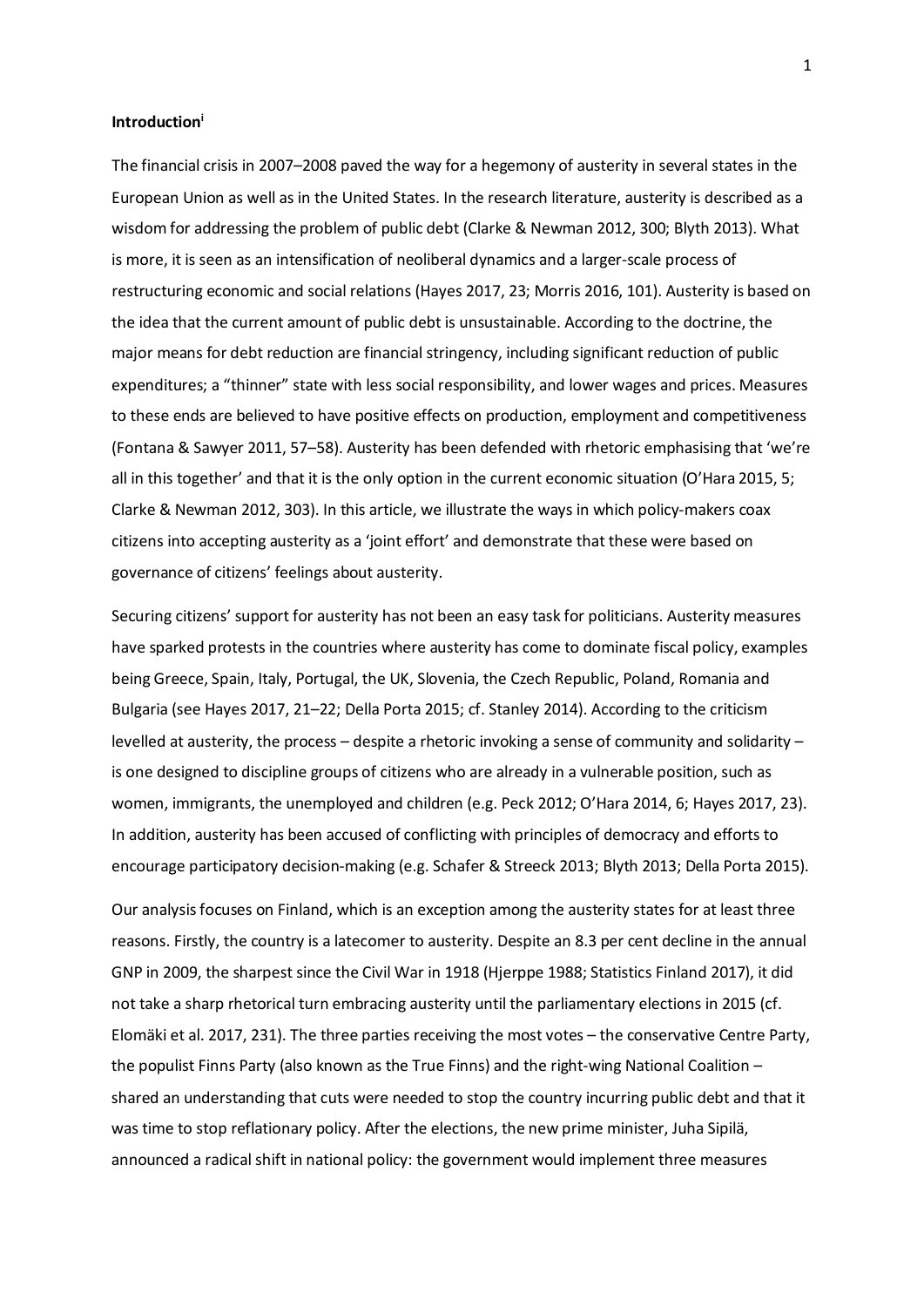designed to improve national competitiveness, each in keeping with the transnational austerity discourse (see Farnsworth & Irving 2018; Blyth 2013). Firstly, there would be spending cuts of four billion euros, with these to include cuts in public services and in allowances for the unemployed, families with children, pensioners, the elderly and students. Secondly, the government would conclude a 'social contract' (*yhteiskuntasopimus*), later dubbed the 'competitiveness agreement' (*kilpailukykysopimus*, *KIKY*). This included a freeze on salary rises, longer working hours and higher pension contributions by employees. Thirdly, the government would undertake to reduce bureaucracy and public regulation which, among other things, would make it easier for employers to hire workers and for people to accept work.

Secondly, Finland is one of the Nordic welfare states, with the extensive social rights, public services and costs this entails. The country's politicians have often taken great pride in this status (Autto 2012) and have readily adopted policies from the other Nordic countries, especially Sweden. With austerity hailing from countries with quite different policy traditions and a 'thinner' welfare infrastructure, it comes as little surprise that Finland's shift toward austerity aroused negative feelings and prompted criticism, protests and strikes (see e.g. Reuters 2015).

The proposed austerity measures prompted a wave of protests, with cuts in education and child daycare considered particularly harsh. While those hardest hit by the cuts were the unemployed, families with children and students, it was the unions that staged the most visible opposition. Ultimately, however, they bowed to the government's demands for a 'competitiveness agreement'. In autumn 2018, after the government had introduced draft bill for a law that would make it easier to dismiss employees in small enterprises, protests continued in the form of strikes and a confrontation between the trade union movement and the government. In departing from customary Nordic policy, the government evidently risked losing citizens' trust, which, as in the other Nordic countries, has traditionally been high (see e.g. Kestilä-Kekkonen 2016). Namely, in the countries that have adopted austerity earlier, the policy has led to protests against austerity measures, a loss of trust in politicians and political mobilisation against the political and economic elite (Della Porta 2015; Gerbaudo 2017).

The third factor making Finland an exceptional case is its political history, which has provided uniquely fertile ground for equating austerity with common sense. Indeed, cutting public expenditures has been a core strategy of economic adjustment more so than in many other austerity states, which have tended to rely more on a Keynesian reflationary policy (Yliaska 2015; Kettunen 2006). Especially during the economic crisis in 1990s, Finland made significant cuts in public spending. At the time of the elections in 2015, citizens' opinions seemed to accord with those of the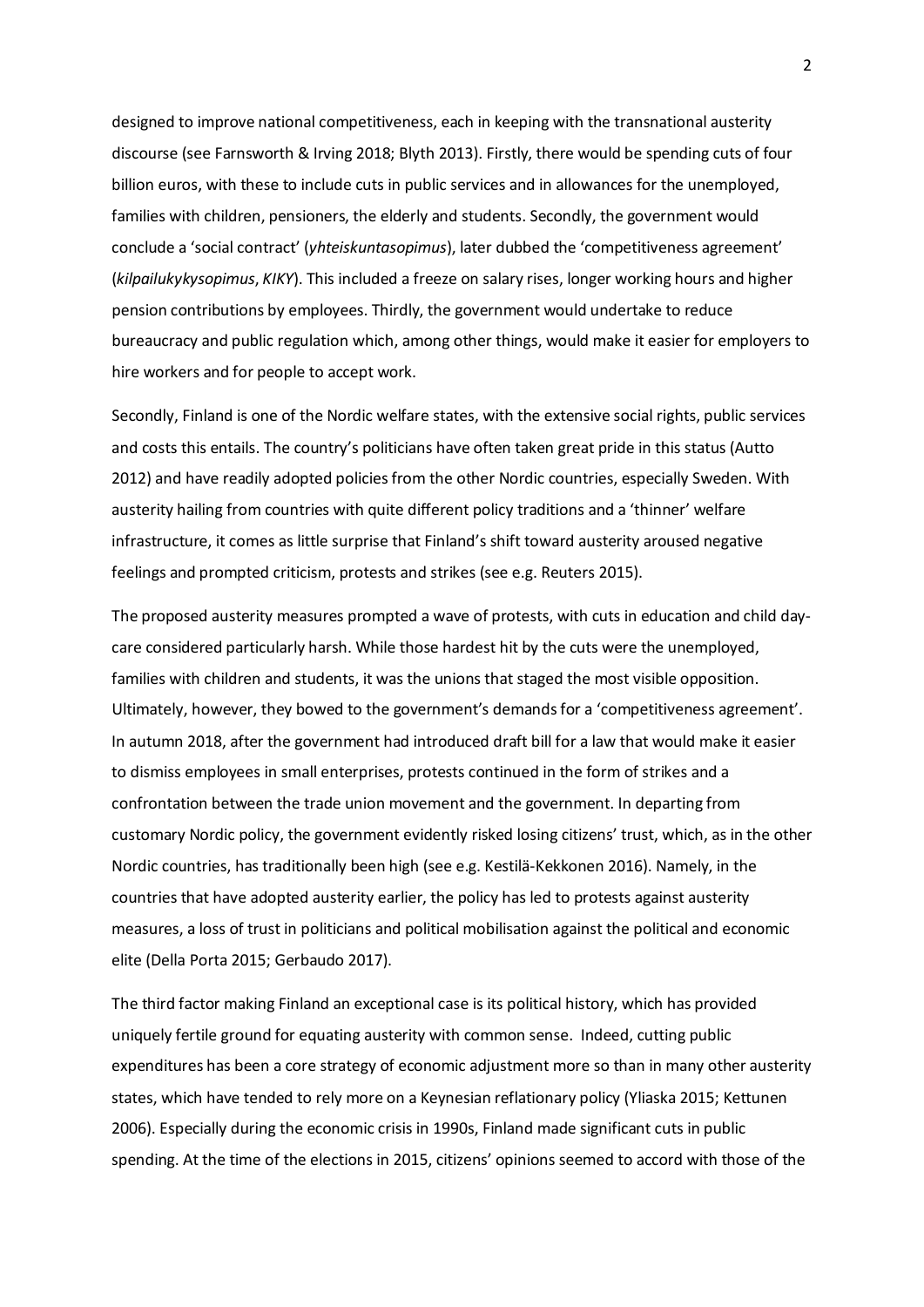incoming government parties. According to a Gallup poll by the leading national newspaper, *Helsingin Sanomat* (16.4.2015), most Finns supported cuts and tax increases over a reflationary policy. The government, however, decided to rely almost exclusively on spending cuts, apparently considering tax increases an impossible policy option.

In this article, we analyse how the Finnish government tried to win citizens' acceptance of austerity by appealing to their emotions. Of particular interest are the types of emotions that it sought to evoke in telling citizens how they should and should not feel about the measures to be implemented.

Previous research indicates that emotions play a central role in the politics of austerity in several ways. For example, studies have highlighted how austerity as a doctrine is based on 'faith in the power of good feelings' (Clarke & Newman 2012, 301), especially confidence among investors, creditors and consumers (Blyth 2013). According to Mark Blyth (2013; see also Clarke & Newman 2012), the political power of austerity rests partly on misrepresentation of facts. Moreover, because evidence of whether austerity functions or not is disputable, emotions play a fundamental role in justifying the policy. Contrastingly, the politics of austerity often turns political matters and decisions that arouse political passions and disputes into passionless technical questions (Elomäki et al. 2016).

The studies on political strategies for achieving austerity have brought out how a willingness to accept austerity has usually been created by appealing to emotions with both pragmatic and moral arguments (e.g. Clarke & Newman 2012; Clarke 2014; O'Hara 2015; Fairclough 2016). Pragmatic arguments typically justify austerity as a necessity; that is, they assert that there are no alternatives in the current economic situation. Moral arguments, in turn, often motivate austerity as a responsible policy and as a political virtue (Clarke & Newman 2012; Clarke 2014). Consequently, protests constitute irresponsible and condemnable behaviour as they promote state overspending and thus put the nation at risk. Moral arguments also appeal to collective solidarity by emphasising austerity as a joint effort along the lines of 'we are in this together'. Previous studies also indicate that governments typically seek to avoid generating negative feelings about their own policies by blaming previous governments for financial crises and taking credit for resolving them (Clarke & Newman 2012, 306; Giger & Nelson 2010, 19).

<span id="page-3-0"></span>Previous research dealing with how governing parties have justified their politics of austerity have largely overlooked the affective dimension of arguments. The present article contributes to addressing this gap in the literature. Applying the concepts of "feeling rules" and "framing rules" (Hochschild 2003; 2016), the research analyses the kinds of emotions that the Finnish government produced in order to secure citizens' backing for austerity. The study demonstrates how the politics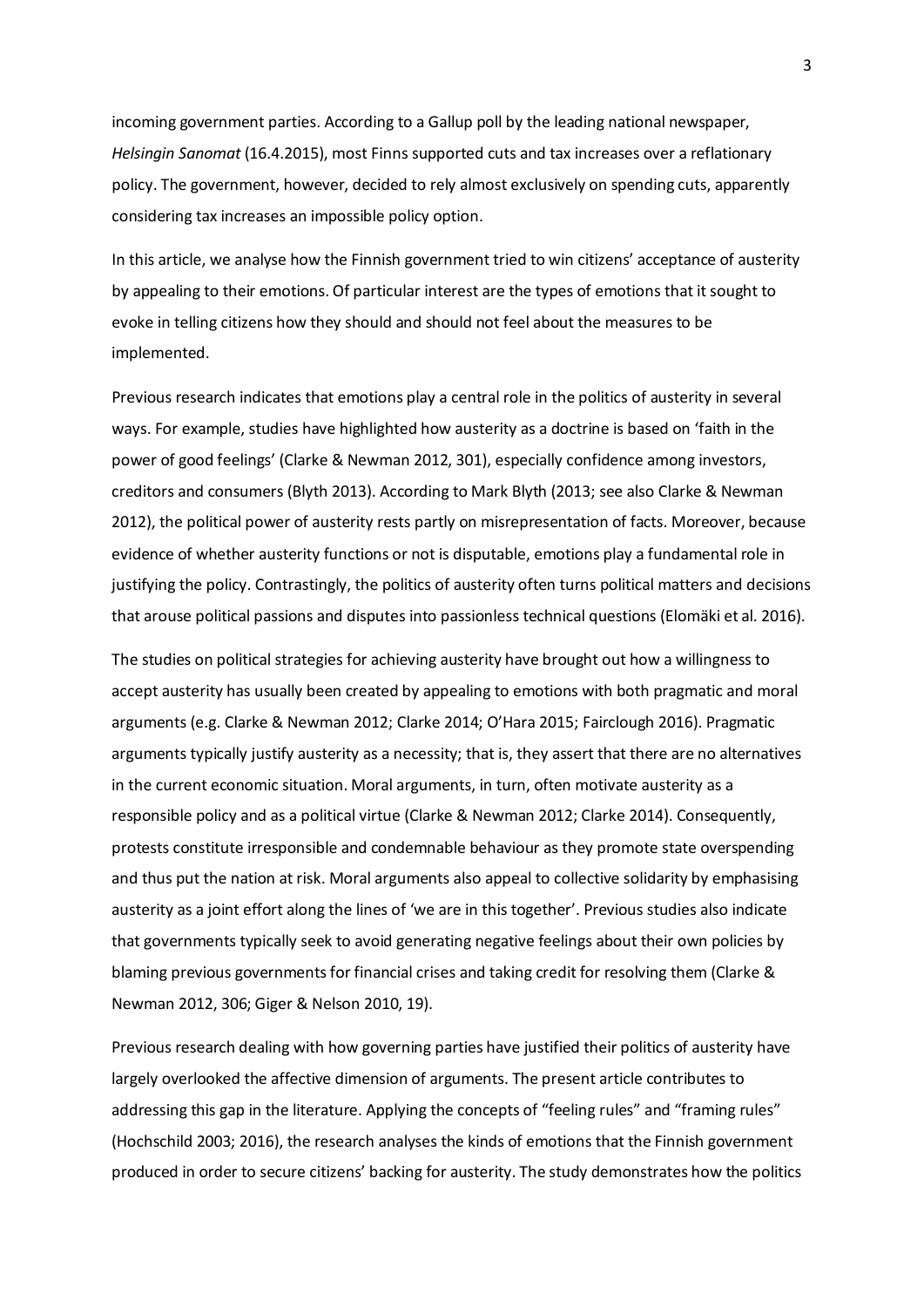of austerity were entangled with pain, fear, hope, responsibility, humility and trust. For example, the government defended austerity by billing it as a joint belt-tightening effort and by stating that 'we cannot increase public debt at future generations' expense'. To gain acceptance for austerity measures the prime minister, quite exceptionally, gave a speech on television following the main evening news in which he appealed to citizens' emotions, calling upon them to unite in their view on austerity with the words, 'all responsible Finns (-) want to stop living on credit'. The analysis shows that the politics of austerity is more than a matter of getting citizens to accept austerity; they must be invited to participate actively in the effort. Pain is the principal negative feeling allowed, but even that is represented as something citizens should accept for the joint cause.

In the next section, we present our theoretical approach, which is based on the concepts of feeling rules and framing rules. We also describe our empirical data, in which politicians from the government parties justify and defend austerity policies. The section concludes with a description of our analysis methods, which enabled us to trace how narrative structures and metaphors are deployed in emotion governance. The following next section then proceeds to present the analysis proper. This is divided into three parts. In the first, we bring out how the government parties coax citizens to accept the pain caused by austerity by appealing to practical necessity. The second focuses on how they counter citizens' feelings of bitterness over the unfairness of austerity and induce citizens to accept the social injustice that austerity entails. In the third part, we analyse how the government parties try to instil trust in the government and its policy. In the concluding section, we go on to summarise and discuss our findings. As austerity, like any transnational political project, can lead to coherence of (Alasuutari 2016) or differences between national policies (Clarke et al. 2015), we also compare and contrast the feeling rules invoked in Finland with those in other austerity states.

## **Analysing emotion governance**

Our research resonates with the growing academic interest in and contributes to the scholarship on the political significance of emotions and affects. Governance studies have emphasised emotion governance as part of contemporary governing technologies, in particular neoliberal ones (Newman 2017). In citizenship studies, the concept of affective citizenship has been deployed to examine politics that seeks to influence the way citizens feel about their rights and entitlements (Johnson 2010, 469). It has also been used in the analysis of how values and affects relating to social issues are produced (Di Gregorio & Merolli 2016, 936; Fassin 2013). The ideas of emotion governance and affective citizenship train the focus on how emotions and values play a central role in policy-making,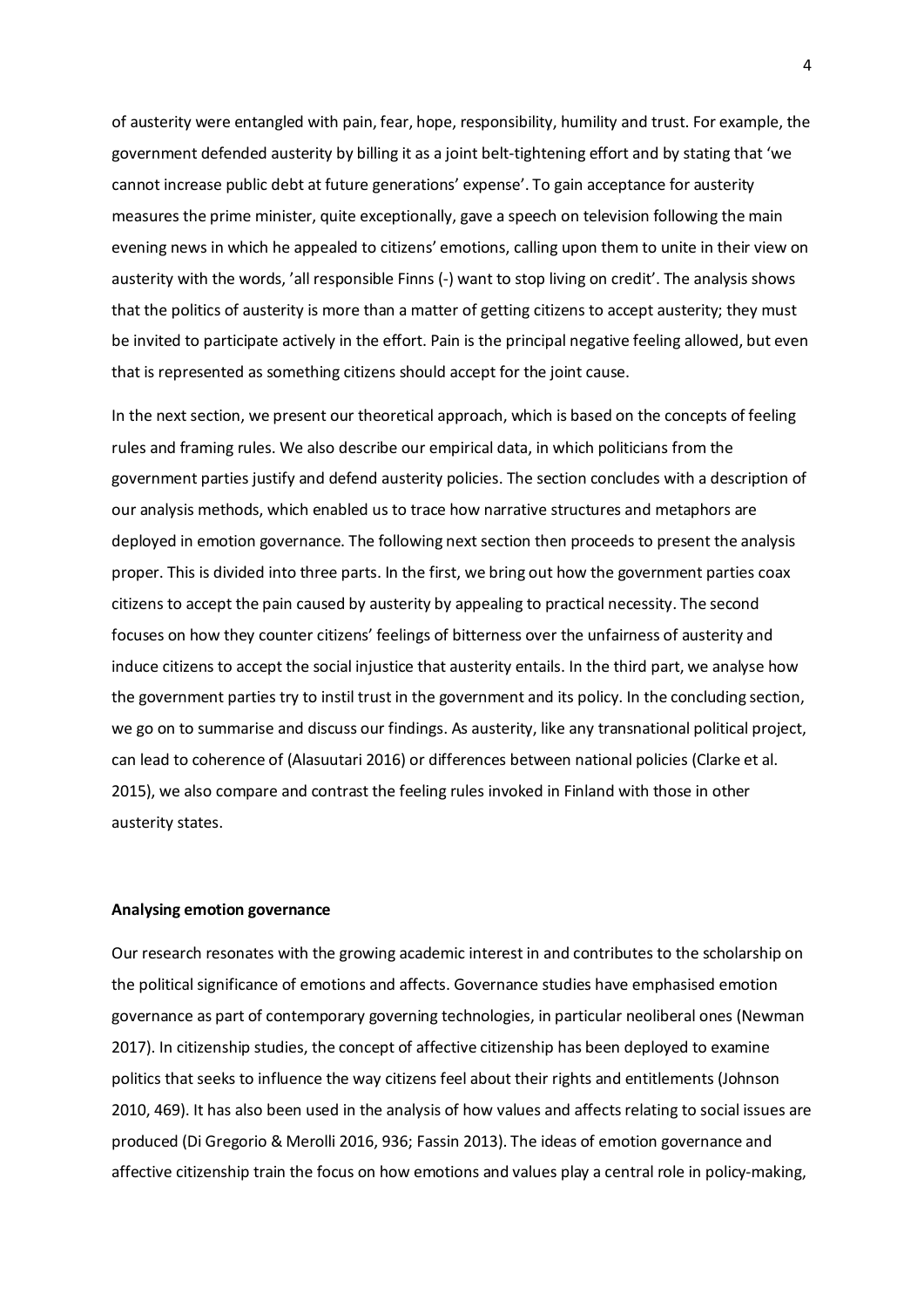even though policy-making is typically portrayed as rational and fact-based. Our analysis seeks to illustrate the ways in which emotions are deployed in the politics of austerity.

In order to capture attempts to govern emotions relating to austerity, we apply Arlie Hochschild's concept of *feeling rules*, by which she means a 'set of ideas about the right way to feel' about certain issues (Hochschild 2016, 227). Feeling rules are collectively produced and socially shared. Mostly this occurs through latent processes (Hochschild 2003, 97) by which people develop an understanding of how they should and should not feel, or would like to feel, about an array of situations (Tonkens 2012). The concept of feeling rules has been used in studies analysing citizens' feelings about politics as well as politicians' ways of promoting policy reforms. In *Strangers in Their Own Land* (2016), Hochschild examines feeling rules in order to shed light on what she terms a 'Great Paradox', namely, why citizens who would benefit from strong state policies seem to hate the state so much, and why they support a political movement (the Tea Party) with objectives that seem to conflict with their personal interests. Imrat Verhoeven and Evelien Tonkens (2013), for their part, have analysed feeling rules by which the governments in the Netherlands and in the UK encourage active citizenship. They have found that the government of the Netherlands appeals more to responsibility, whereas the UK government focuses on positive feelings with 'empowerment talk'.

The idea of feeling rules helps us to examine how government parties prompt citizens to feel a certain way about austerity while warning them about feeling in other ways (see Hochschild 2003, 82). Members of the government, however, rarely articulate directly what citizens should or should not feel about austerity. In their arguments, feeling rules are constituted quite latently, embedded in narratives that support specific austerity measures or indicate the kinds of emotions and feelings that citizens are expected to accept.

We also apply the concept of *framing rules* in our analysis*.* Framing rules provide the context for feeling rules by shaping how we should see a situation and make sense of it (Tonkens 2012, 199). They bring out the government's wider interpretations of the current situation and the meanings given to austerity in which feeling rules are embedded (Verhoeven & Tonkens 2013, 199; Hochschild 2003, 82, 99).

Our data consist of the Government Programme, submitted in 2015 when the new government came into power, and the ensuing two-day debate on it in Parliament. Because our focus is on the government's ways of justifying austerity, only the three government parties – the Centre Party, National Coalition and Finns Party – are represented in the data. In all, we analysed 191 speeches of MPs from these parties from transcripts of the two-day debate. The transcripts are freely accessible through the database of the Finnish Parliament. In addition, we analysed public speeches (N=7),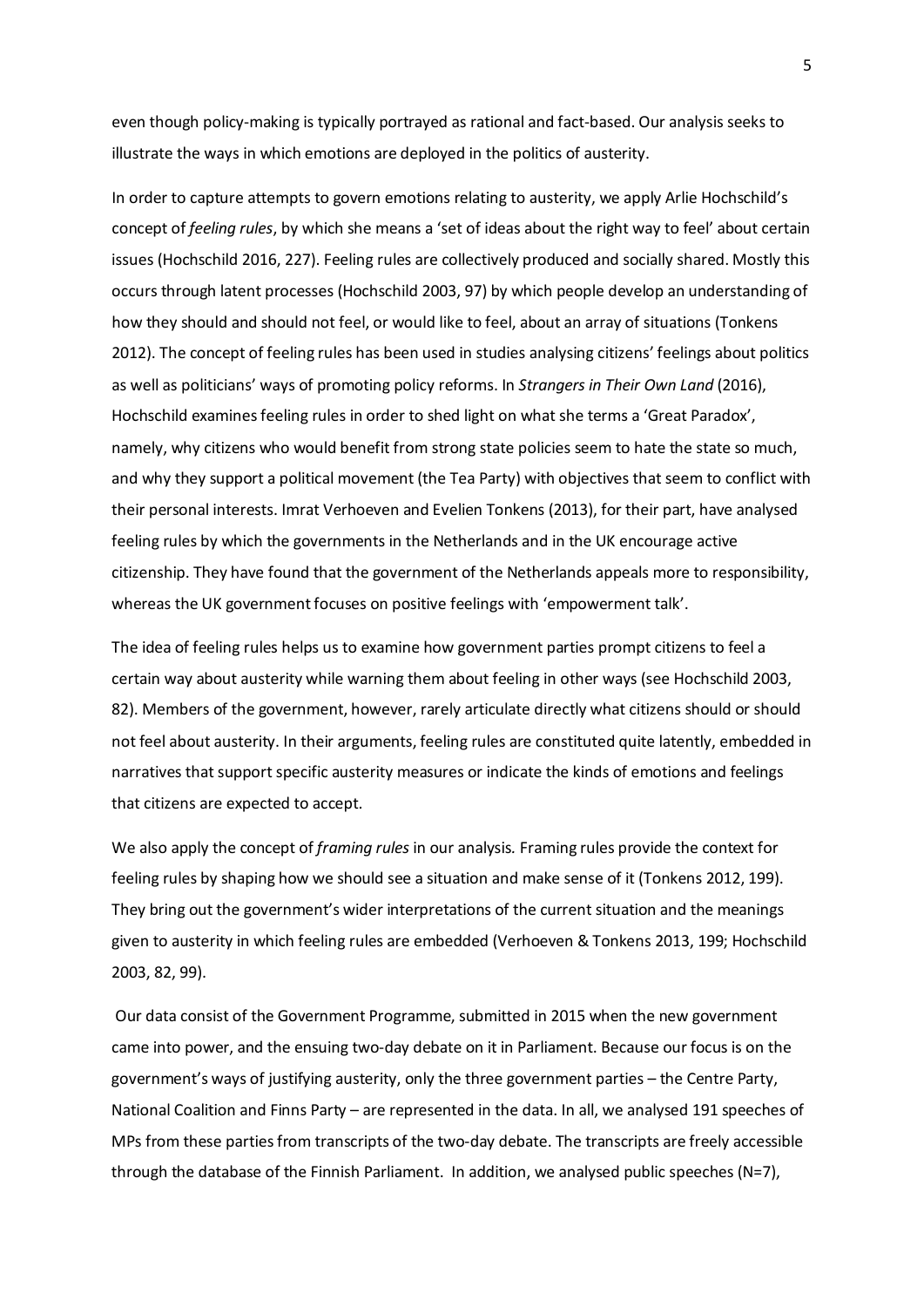public interviews (N=2) and blog posts (N=9) of three ministers who were leaders in the focal parties: Prime Minister Juha Sipilä (Centre Party), Minister for Foreign Affairs Timo Soini (Finns Party) and Minister of Finance Alexander Stubb (National Coalition). These additional data were collected because we observed that in these forums the party leaders addressed citizens even more directly as representatives of the government, of their parties and of the key central ministries.

We started our analysis by coding the data using ATLAS.ti software. In the coding, we paid particular attention to the narrative character of feeling rules and framing rules, a feature of them that Hochschild (2016) emphasised when examining feeling rules as embedded in social deep stories. In the identification of feeling and framing rules we applied the actant model outlined in semiotic sociology (see Sulkunen & Törrönen 1997). The model provided us a tool to sort out the variation in the narrative structures and storylines in the government's ways of describing austerity. The model indicated what elements in the current economic situation hinder action (*opponents)*; point out the policy objectives of the austerity measures (*object*s) that our future action should be directed towards; identify the resources (*helpers)* that give us abilities and competences to solve the problems and accomplish the task at hand; and recognise the actors, values or norms (*senders)* that justify the austerity measures (see Törrönen 2000). We proceeded to ask how the opponents, objects, helpers and senders together in the different storylines, as actantial positions occupied by specific actors as well as narratively structured configurations, worked to evoke feelings, emotions and affects among citizens towards specific austerity policies.

During the coding process we noticed that the current economic situation and austerity measures were often named or categorised using metaphors that sought to construct affective images among citizens endorsing the policies that government was planning to carry out. Accordingly, this also became a focus in our coding. When analysing metaphors, we looked at the kinds of categories from other meaning systems or conceptual domains that were used to characterise the target domain, that is, austerity measures and policies (Lakoff and Johnson 1980). Austerity is an abstract issue and metaphors make it more concrete by using categories from source domains that transform it into a more readily understandable concern. Among the useful source domains are the human body, health and illness, animals, buildings, machines and tools, sports and games, which may provide useful categories.

We ultimately identified three different framing rules that the party leaders and MPs of the government parties used to provide contexts for austerity measures. We also recognised that within the constraints of these contexts the party leaders and MPs utilised multiple storylines to justify how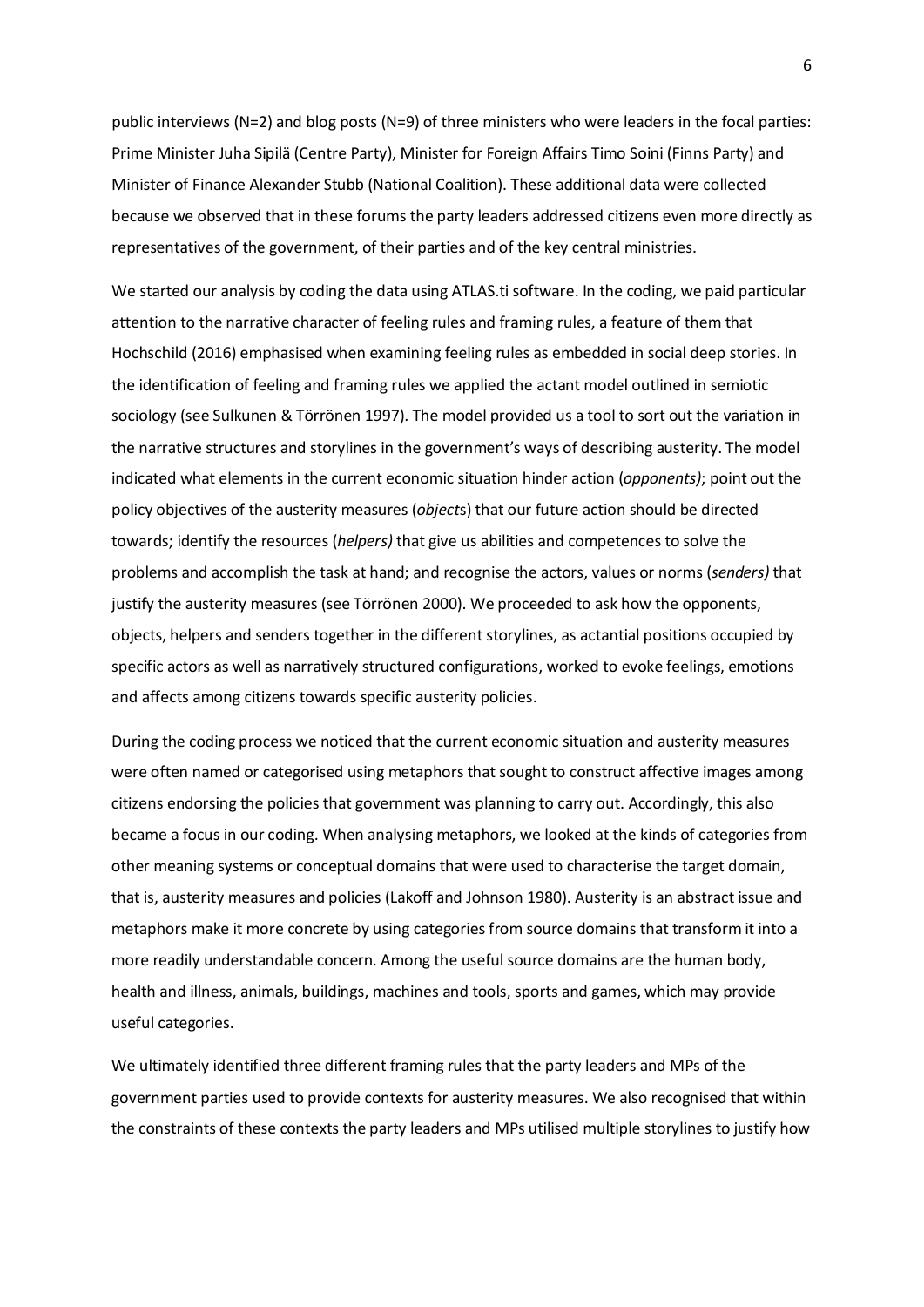citizens should feel or should not feel about austerity measures. In the sections that follow we proceed to analyse these observations in detail.

#### **1. Inevitable, painful austerity**

The government parties represent austerity in a pragmatic frame (Hochschild 2003, 116), especially in the case of spending cuts and the 'social contract', an agreement designed to reduce labour costs. According to the parties, there are no thinkable alternatives to the austerity measures (see also Clarke & Newman 2012). The three parties describe austerity as a necessary *helper* mainly because of the state's previous policy, not the financial crisis in the private sector. In this way they follow the reasoning commonly seen in politics of austerity whereby a problem of the private sector is made into a problem of the public sector (Blyth 2013) or an economic problem into a political one (Clarke & Newman 2012, 300).

The three parties differ in their interpretation of why austerity is necessary. Representatives of the Centre Party and, in particular, the populist Finns Party, both of which were previously in the opposition, underscore that there are no alternatives, given that the previous government as an *opponent* neglected necessary austerity measures. In this way, the government takes credit for fixing problems caused by other national political actors. According to John Clarke and Janet Newman (2012, 303), 'credit claiming' has been a common strategy in governments' politics of austerity. In the UK, for example, David Cameron's first government used similar framing when introducing its austerity plans (Fairclough 2016, 66).

By contrast, representatives of the National Coalition Party, which led the previous government, justify the need for austerity with reference to a longer historical frame (see Hochschild 2003, 116) that attributes the need to factors other than the policy-makers themselves (see Clarke & Newman 2012, 303). In this storyline, the current problems date all the way back to bad policy-making in from the 1990s. In a group speech of the National Coalition, a party MP (Arto Satonen, record 13/2015) states that 'society seems to hit a storm every couple of decades'. In the 1990s, Finland's government sailed clear of its most recent 'storm' by making even greater public spending cuts than the current government. This historical storyline has a clear lesson: 'After tough decisions, Finland took off and the economy grew robustly over the next ten years' (Arto Satonen, record 13/2015).

The National Coalition party brings out both external and national reasons (*opponents*) for embracing austerity. The external reasons include the international financial crisis and changing consumer habits in countries to which Finland exports goods. Internal reasons include the country's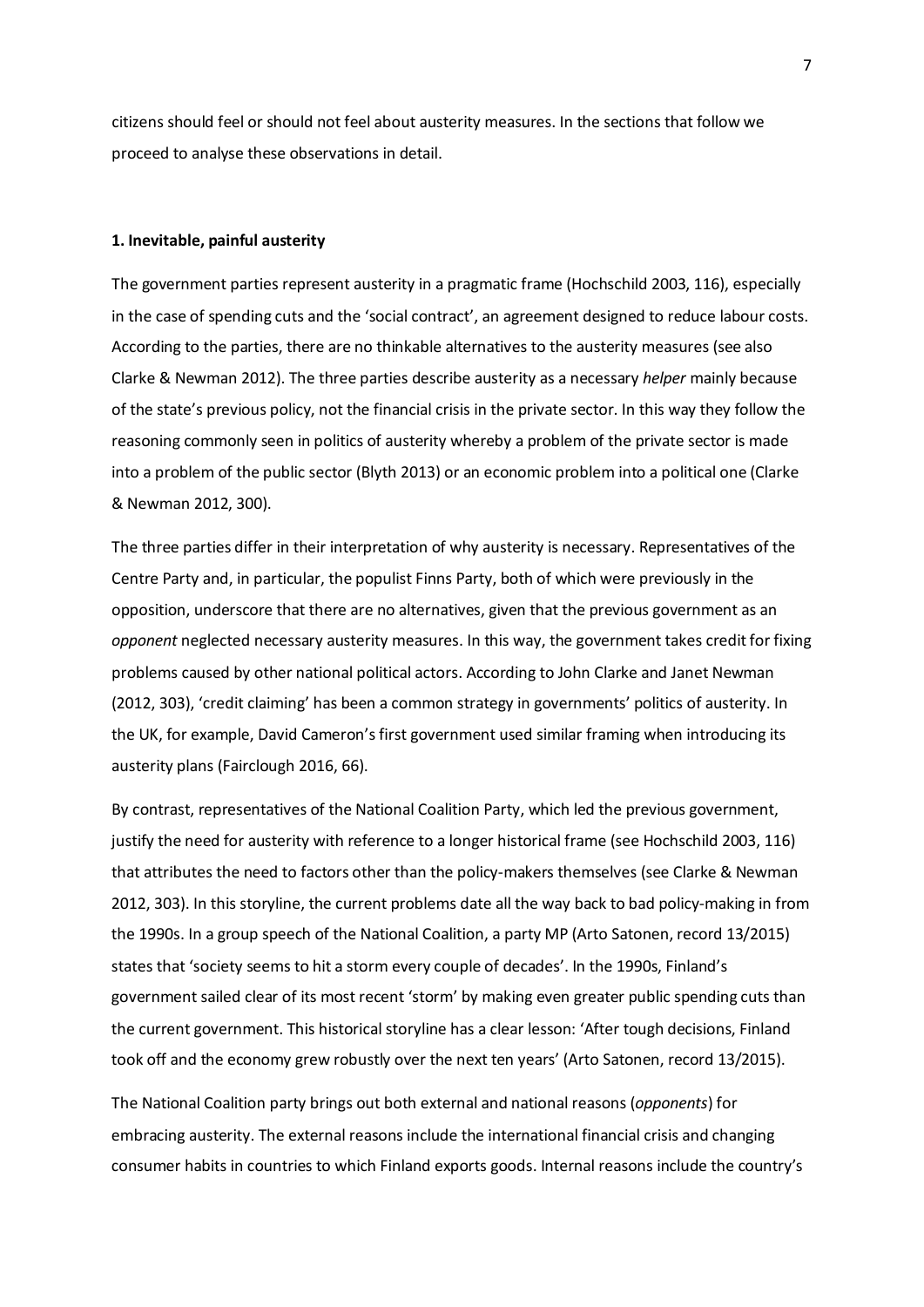ageing population and political inability to maintain national competitiveness. In addition, some representatives of National Coalition point out that the previous government as a *helper* actually carried out even greater adjustment measures. Minister of Finance Alexander Stubb notes that the forthcoming measures involving 4 billion euros will be painful but, comfortingly, not as painful as the previous ones (Minister of Finance, Alexander Stubb, National Coalition, record 13/2015; 14/2015). However, some MPs of the National Coalition disagree with this view. They argue that as the previous government was based on excessively diverse values, it did not even have a shared vision of the future or a realistic understanding of economic facts. Wille Rydman of the National Coalition describes the consequences as follows:

With the parties which took part in government negotiations ranging from the National Coalition to the Left Alliance and from the Christian Democrats to the Green Party, it was natural that there was no possibility of having a shared value-base. Equally naturally, it was not easy to achieve a consensus on Finland's future course among such different parties. Most fatefully, however, the six parties involved did not even manage to reach agreement on the prevailing facts. The result was a government platform that was doomed to fail from the beginning. Fortunately, it seems that a lesson has been learned from the mistakes made four years ago (Wille Rydman, National Coalition, record 13/2015).

Rydman goes on to say that the lesson learned was to form a government from three parties that are ideologically closer to each other.

Despite the differences noted above, all the parties are strikingly unanimous in their emphasis on the painfulness of the austerity measures they must implement. In their view, austerity measures are painful for everyone, citizens and policy-makers alike:

> It is a fact that the government, in this economic situation, has to make painful decisions, which certainly will not please everyone, as we have heard today. Cuts are always hard to make (Ari Torniainen, Centre Party, record 13/2015).

How, then, should citizens feel and not feel about the government's austerity policy? The government emphasises that it is acceptable and understandable to feel pain. In this way it positions itself as an empathetic government (*helper)* that understands how painful the consequences of austerity will be for people in their everyday lives. At the same time, however, it asserts that citizens should not have negative feelings about the government itself, because its hands are tied: austerity is not an ideological choice but a practical necessity; in other words, it is the only possible *helper* at hand. This feeling rule is based on what, according to the government, is practically best or at least possible in the specific situation (see Hochschild 2003, 82, 116). Correspondingly, the Government Programme is described as a 'platform for difficult times' (Ari Torniainen, Centre Party, record 13/2015). By emphasising austerity as painful for not only ordinary citizens but politicians as well, the government parties give the impression that they would act otherwise if it were possible: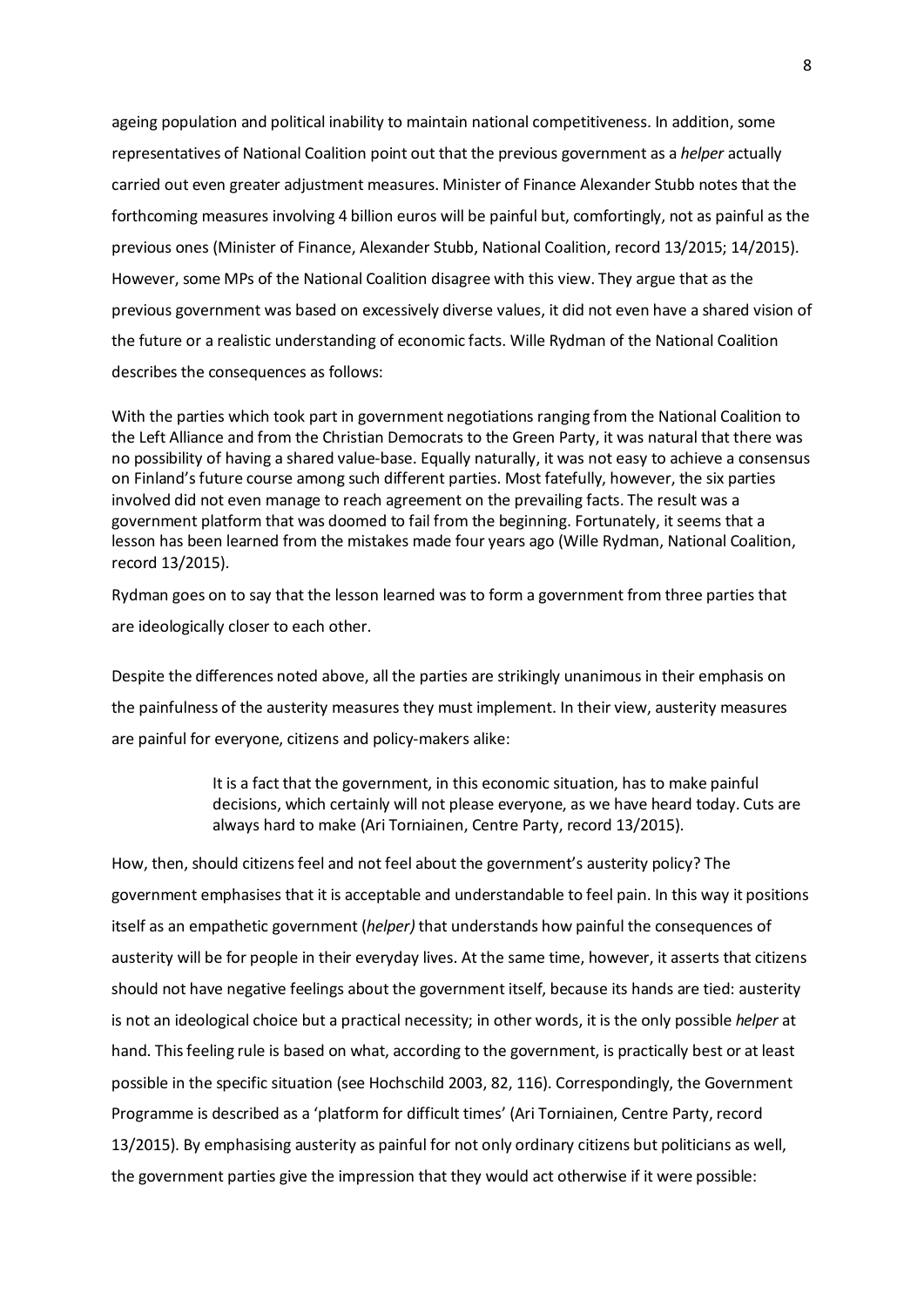I do understand this pain. I assure you. I understand this pain, and I am also in pain when having to present and bring out painful things, but this must be done because it has been neglected. (Minister of Justice and Labour Jari Lindström, Finns Party, record 13/2015).

On the other hand, the emphasis on the painfulness of austerity measures does more than simply tell citizens that the government is empathetic and knows the cuts will hurt. It gives an encouraging signal to external creditors that the austerity measures being taken are substantial. Citizens' expressions of painfulness can be interpreted as an integral part of well-functioning austerity. As Cairns et al. (2016, 9–10; see also Hayes 2017, 23) have observed: 'a population needs to be seen, heard and felt to be suffering in order to assuage the fears of external creditors and assure any potential new investors and the markets that alleged spendthrift tendencies have now been resolutely curbed'.

The government motivates citizens to face the painful decisions with fear and hope regarding the future (on similar strategies in the UK, see e.g. Clarke & Newman 2012; Hitchen 2014). The fear evoked relates to what would follow if austerity measures were not implemented. If they were postponed, even more painful decisions would have to be taken (*opponent*). This point is made by Prime Minister Sipilä who states in his television speech (16.9.2015): 'I know that spending cuts will painfully affect many people. If we do not make the cuts, some years from now we will face even more painful decisions'.

In addition to a fear of even more painful decisions, the representatives of the Finns Party and Centre Party evoke fear of losing national independence. They frame the current economic situation as a political crisis in which the nation faces a threat of losing its sovereignty. All three government parties repeatedly mention that Finland would end up going 'the way of Greece'. This comparison is used as a warning to emphasise the seriousness of the situation. According to the parties, the planned reform aims to strengthen the country's ability to make independent national decisions. Otherwise, as a Centre Party MP states, the 'going the way of Greece' would bring on the European Commission and 'men with black briefcases' from the Troika of the Commission, the European Central Bank and the International Monetary Fund to take the reins, a scenario familiar from news on the crisis of Greece:

… it is important that we keep these things in our own hands and not go the way of Greece, which one day would lead to a situation where we cannot decide on financial matters by ourselves. If that happens, men with black briefcases will come to make our decisions for us (Hannu Hoskonen, Centre Party, record 13/2015).

Prime Minister Sipilä equates Finland with Greece in a moral frame (Hochschild 2003) as well. According to him, Finns should feel morally obligated to implement austerity measures decisively. Finland is known as one of the 'fiscal hardliners' (BBC 2015) that have been critical of the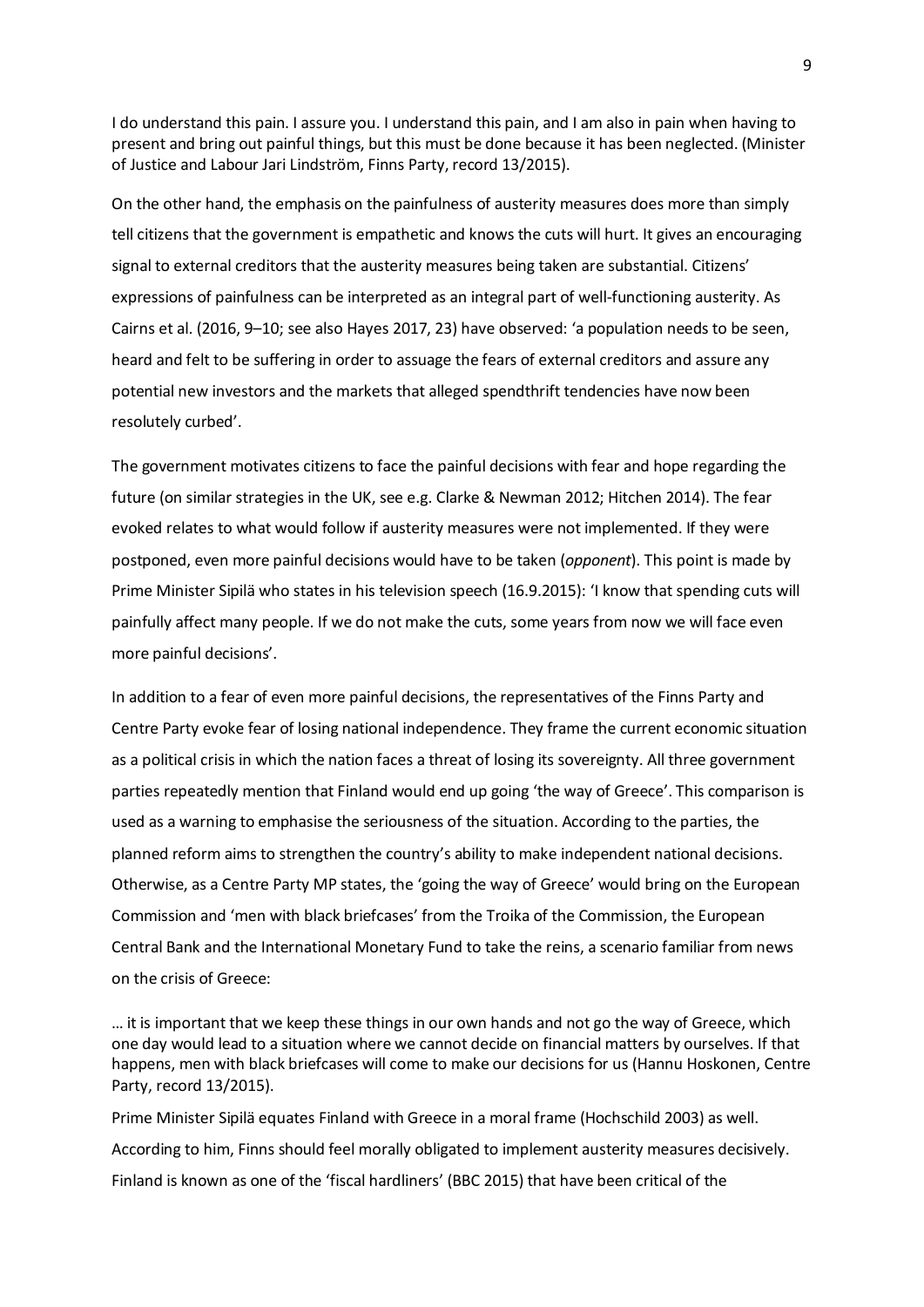international bailout of Greece. Sipilä uses this as a justifying *sender* when reminding us that 'we were among the first telling the Greeks what to do. Now, let us take that advice to heart ourselves' (television speech 16.9.2015).

The MPs of the government parties link the painful and fearful feelings about austerity to a positive future, as mentioned above. For example, they describe austerity measures with metaphors that evoke hope that better times will come. At the same time, the positive metaphors induce and strengthen the feeling that austerity measures are inevitable. Representatives of the government parties present austerity measures as 'bridges' – helpers – to cross 'troubled waters', 'lifting Finland out of a swamp' and onto 'solid ground', 'fixing it', and the government platform is described as being 'built on a steady ground'. Positive consequences of austerity are emphasised with metaphors framing it as a 'cure for illness' (see also Fairclough 2016, 70). Finland is described as a 'sick man' and austerity policy as a 'medicine' and even as an 'economic worm treatment'. The parties also prefer nautical metaphors that equate the nation with a ship that the government is trying to steer towards safer waters and a happier future or, even more dramatically, liken austerity to a 'lifebuoy' that will save the nation from drowning.

However, the government's encouragement to feel hope where austerity is concerned does not mean that citizens should just wait for better times to come as a result of its austerity policy. Hope is represented predominantly in the form of aspiration but also as a *helper*: citizens should actively aspire for better times (Newman 2015). This aspiration includes a willingness to tolerate painful cuts in public spending and to work harder. As Prime Minister Sipilä states in the television speech (16.9.2015), 'Welfare is earned with diligence, know-how and hard work. He continues: 'To do this, we need know-how and determination but also humility; humility is the key to getting all Finns on board in this project". A Centre Party MP in fact invites everyone to take heart in the midst of many challenges, because 'all responsible people and groups involved have a shared view on the economic situation' (Hannu Hoskonen, Centre Party, record 13/2015).

## **2. Responsibility and fairness of austerity**

In addition to using the pragmatic frame described above, the parties frame austerity as a moral question. It is discussed in terms of its moral appropriateness (see Hochschild 2003). They use the moral frame in two ways, firstly to point out that austerity is a responsible policy and secondly to convince people that austerity is a fair policy option or that there are good reasons to accept any unfairness it entails.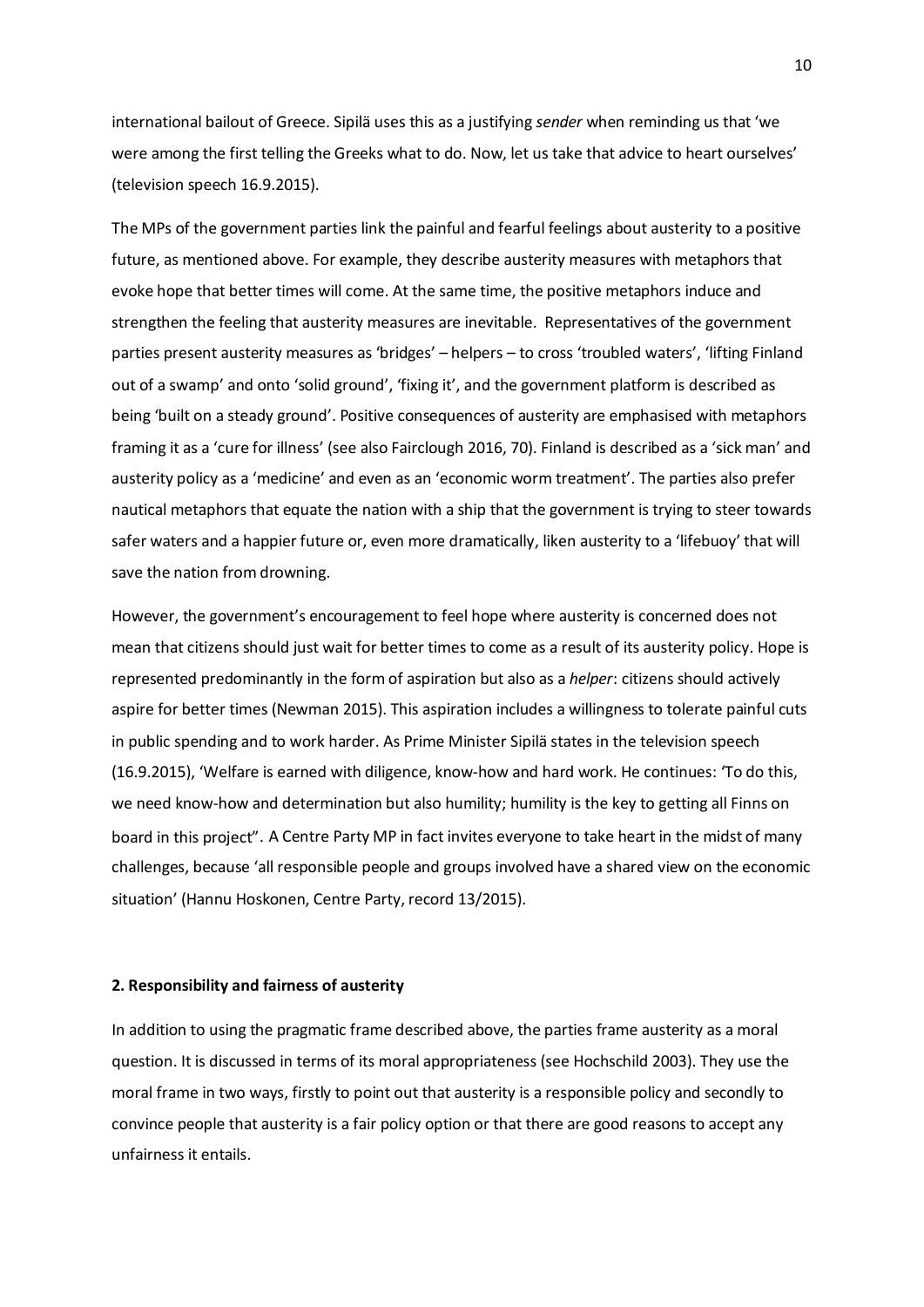The parties appeal to citizens' feelings of responsibility for future generations as a *sender*, arguing that not reducing the public debt would endanger the welfare of our children and grandchildren. Invoking children's best interest not only arouses feelings of sympathy for innocent children but also depoliticises austerity, recasting it as a moral issue detached from politics, which is no more than a short-sighted struggle between different interest groups (Helin 2011). As an MP of the National Coalition Party states, this moral responsibility is the reason why everyone should be ready to accept the pain caused by austerity policy: 'We have to take radical, big measures, ones which will hurt each of us quite a bit (…) but must be taken for our children's sake. I for one do not have the nerve to leave the burden of debt to my children; hardly anyone has' (Kari Tolvanen, National Coalition, record 14/2015).

According to the feeling rules offered by the government parties, hopes for other policy choices are morally condemnable. For example, one of the MPs of the Centre Party expresses openly that neglecting austerity measures would be shameful in respect of future generations:

I have been thinking whether I am ashamed of these cuts. I'm not. But they irritate me. Besides, I would feel more ashamed if they were not made now and if this country were left in this condition for future generations (Anna Saarikko, Centre Party, record 13/2015).

According to the parties, if the public debt is not reduced now, the burden of paying it will fall to future generations. Living with the current amount of public debt, not to mention increasing it, is perceived as an *opponent*, which is described using metaphors like 'selling the future of our children' (Juha Eerola, Finns Party, record 13/2015), 'eating at the future generations' expense and from their table' (Markus Lohi, Centre Party, record 14/2015; Anne-Mari Virolainen, National Coalition, record 14/2015), and as 'leaving the bill for today's welfare to be paid by future generations' (Prime Minister Sipilä, television speech 16.9.2015). In addition to alternative policy choices, the current economic situation is represented as morally indefensible, as an outcome of irresponsible spending. This is underlined, for example, by drawing an analogy between the nation and a private person: 'if Finland were a private individual, it would have no credit rating and would be in debt counselling' (Arja Juvonen, the Finns Party, record 14/2015). The message of this kind of moral framing is that with austerity we take, rightly, responsibility for current problems or, in other words, 'we're reaping what we sowed' (Stanley 2014).

The transgenerational thinking invoked encompasses past as well as future generations. Prime Minister Sipilä in particular uses a historical frame (Hochschild 2003) when advising people to trust the wisdom of previous generations. In one comment, he says: 'whenever I have met them, people of the previous generations have emphasised that we must achieve a balance between income and expenditures' (Prime Minister Sipilä, Centre Party, record 13/2015). This way of using previous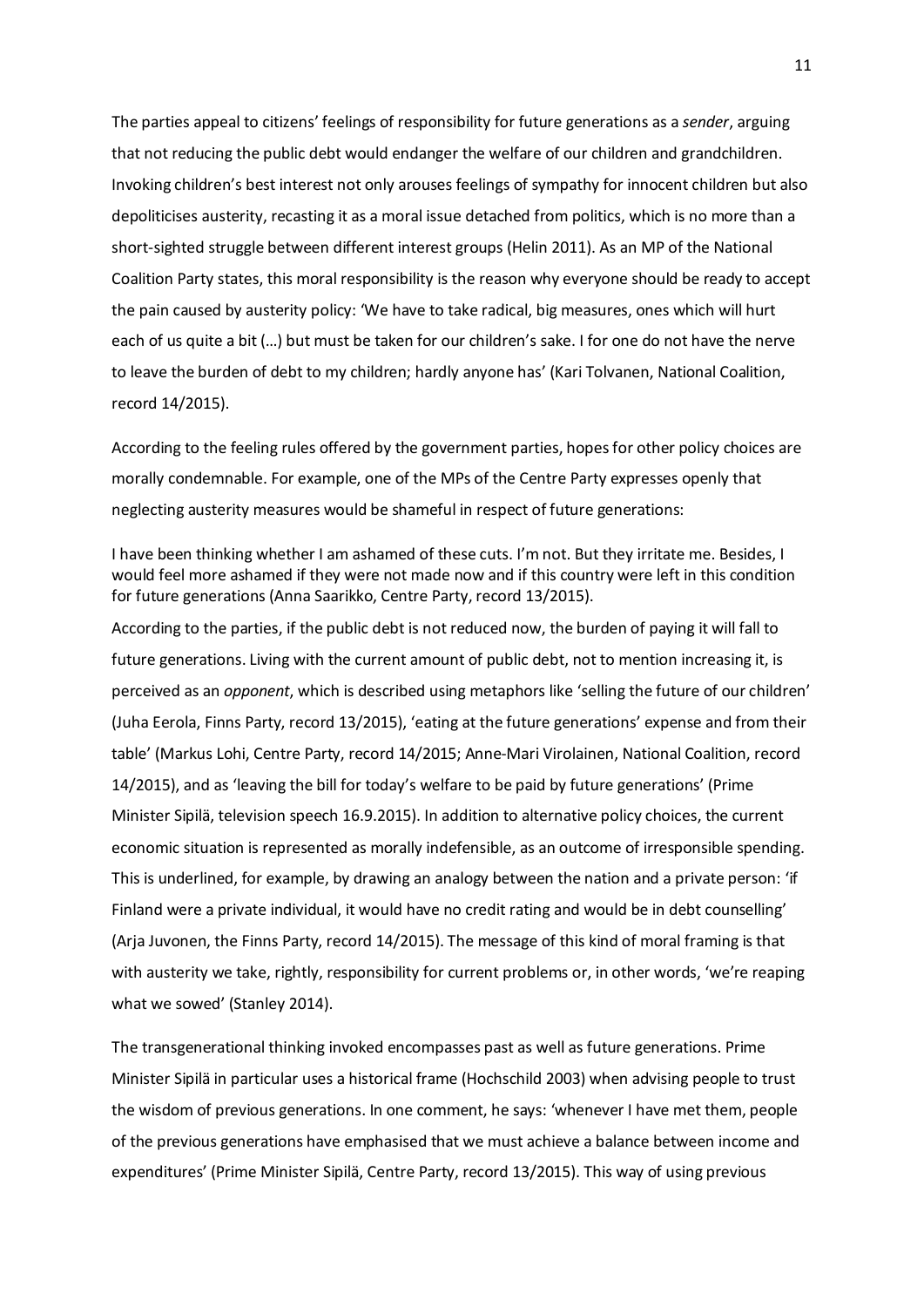generations as a justifying *sender* for austerity is very similar to the British idealisation of the past, described by Kirsten Forkert (2017, 48), in which actors from older generations are seen to 'possess moral authority which younger generations do not have'.

One of the most intensively discussed questions in the case of austerity is how fair or unfair it is with respect to different groups of citizens or, in other words, how equally the pain is actually shared (see e.g. Clarke & Newman 2012; Fairclough 2016; Hitchen 2014). As we have mentioned before, the government engages in a great deal of emotional labour to convince us that we are all in this together and that austerity is painful for everyone. They are fond of invoking the bee as a metaphor to emphasise that austerity is a joint effort in which individual interests should be put aside. On the other hand, 'being in the same boat' is used to describe austerity as a *helper* that serves a shared interest: staying on the surface (Minister Sampo Terho, Finns Party, record 14/2014) or, more positively, changing the direction of the economy and the country. In addition, members of the parties warn about creating confrontations and 'unfruitful quarrels' where austerity is concerned. Possible confrontations are represented as an *opponent* to the shared mission in the joint belttightening effort. Minister of Finance Alexander Stubb, for example, in a blog article titled 'Together we will get through this' (2015), declares that the government is building trust without the kind of politics which would promote particular or individual interests. He claims that, quite the contrary, 'the interests of Finland and Finns remain uppermost'.

However, the parties also admit that the moral criticism of austerity, which questions its fairness and moral appropriateness, is not far off the mark. For example, Prime Minister Sipilä (record 13/2015) admits, as critics claim, that the cuts most seriously affect people with the lowest incomes and says that he faces it with a humble mind. Nevertheless, the parties defend the policy with a pragmatic frame based on one of the doctrinal cornerstones of austerity: cuts in public spending as a *helper* increase confidence among consumers and investors, while increases in taxation do the opposite (Blyth 2013). The MPs defend 'sacrificing fairness' (Fairclough 2016, 63) by stating that it is inevitable that the worst-off (often called 'the weakest ones') will be hurt most, because they are most dependent on public services and allowances, which are being cut. The well-off, by contrast, are less dependent on public services. Tax increases would be the only way to give a larger share of pain to the well-off but the parties claim that this would work as an opponent to the objective, which is fixing the national economy.

The parties point out that the well-off share the pain in the form of the so-called solidarity tax. In 2013, the government created a temporary additional income tax of two per centfor people with annual taxable incomes of over 100,000 euros. In 2015, this threshold was lowered to 90,000 euros.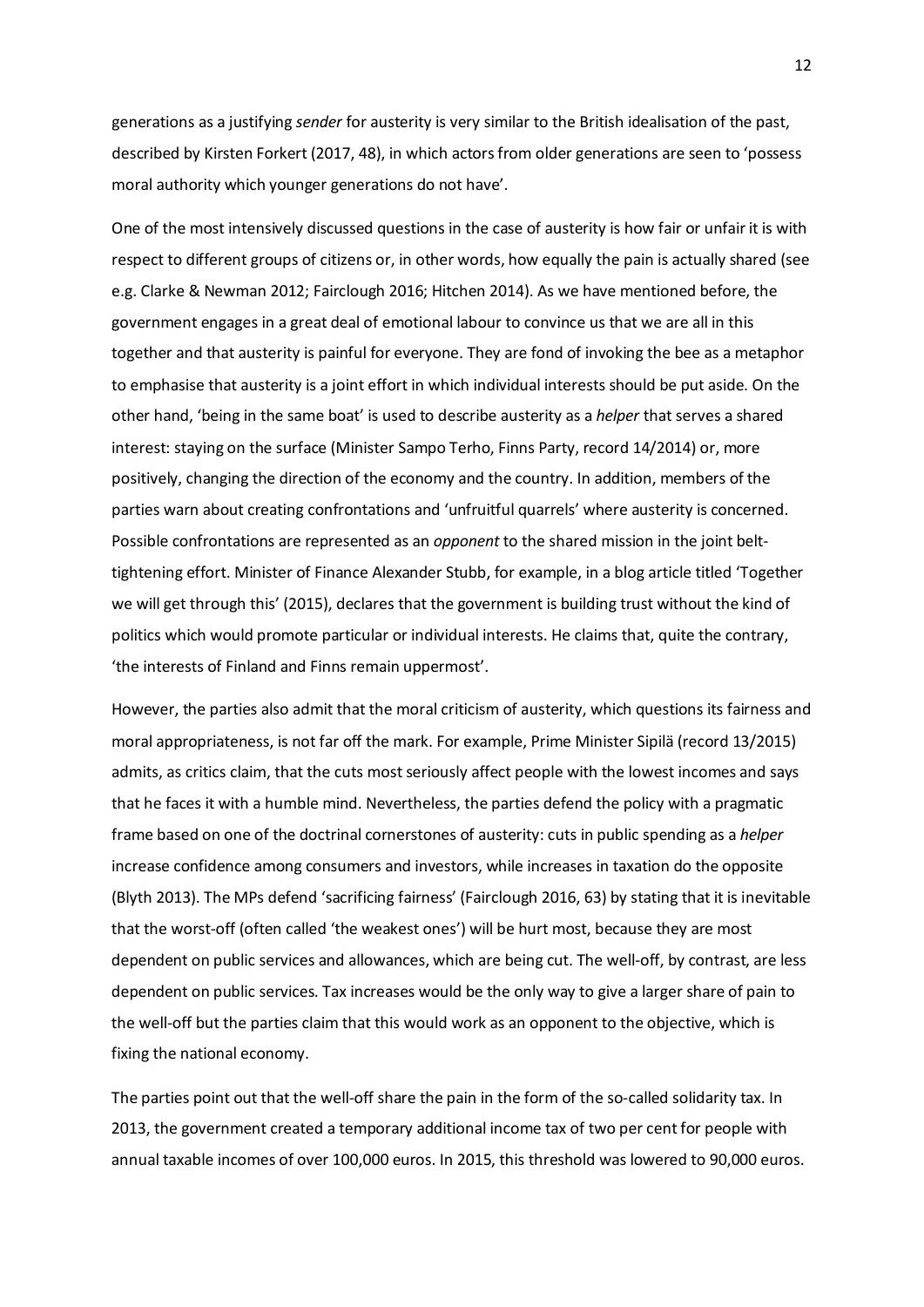The parties emphasise that they also make the well-off participate in the joint belt-tightening effort by maintaining the 'solidarity tax'. The argument goes that with the well-off paying the solidarity tax, one should not position the people belonging to this category as *opponents* or feel deeply bitter about austerity measures. In addition to being criticised for furthering the uneven sharing of pain between the worst-off and well-off, the government has been reproached for compromising gender equality by its approach. The government, however, ignores the clash between austerity policy and gender equality (see also Elomäki & Kantola 2017). The Government Programme mentions gender equality but only as an already achieved objective.

Even though the parties admit the unequal sharing of the burden between the worst-off and the well-off, they maintain that austerity does not mean sacrificing the welfare state. Quite the contrary, austerity is described as a rescue operation (*helper)* for it. As an MP of the Finns Party states, 'the intention is to keep Finland a welfare state, in which, absolutely, the people with the lowest incomes and the weakest ones are looked after' (Ritva Elomaa, Finns Party, record 13/2015). The protracted recession with excessive public debt is cited as an opponent of the welfare state, with the government's aim being to rescue the welfare state by improving the national economy. An MP of the Centre Party, for example, encourages even the worst-off to have positive feelings about austerity because 'a healthy public economy is a poor person's best friend' (Antti Kurvinen, Centre Party, record 14/2017). In addition, the MPs promise investments in public services in economically better times, even though the welfare state is traditionally considered a safety net for the worst periods in particular.

## **3. Transparent austerity and a need for trust**

The parties also justify austerity by combining the pragmatic and moral feeling frames. In the combined frame, austerity policy as a *helper* frees employers, enterprises, voluntary organisations and citizens to realise their aspirations, which decreases unemployment and improves the economy (see also Farnsworth & Irving 2018, 463, 465). This requires consistent decision-making as well as strong leadership. In using the combined frame, the parties try to persuade citizens to identify with feeling rules that give them confidence in the government for both moral and pragmatic reasons.

In the case of moral reasons, the parties encourage citizens to trust in the government by persuading them that it has no hidden objectives but rather is speaking openly and honestly about the cuts. Prime Minister Sipilä (record 13/2015), for example, states that the government 'confesses openly that these savings will hurt many groups'. In the parliamentary debates, the opposition accuses the government of blackmail in using the 'social contract' to achieve a 'competitiveness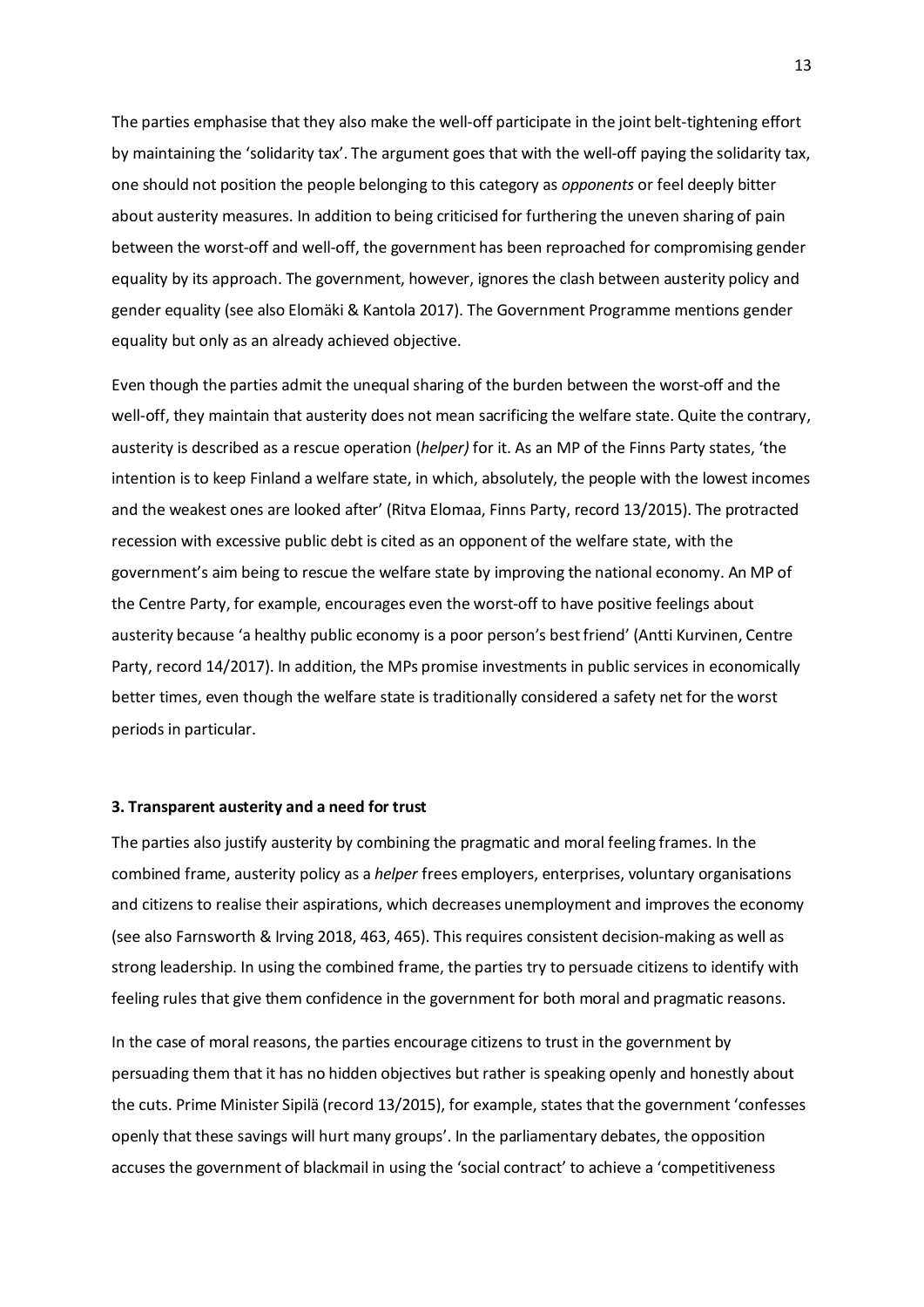jump' of 5 per cent. According to the opposition, the government is threatening to impose bigger public spending cuts and to increase in taxation if the labour market organisations do not join the proposed social contract by a given deadline. The government parties defend themselves against these accusations by appealing to the government's honesty:

As regards this social contract, whether one thinks it is blackmail depends pretty much on how one looks at it. I do not think it is blackmail when the government tells very openly, extremely honestly, what kinds of adjustments we need and what we could do for the nation's economy to avoid this worst-case scenario (Matti Vanhanen, Centre Party, record 14/2015).

In the combined frame for justifying austerity measures, the feeling rules evoke not only trust but also hope. Minister of Finance Stubb (National Coalition, record 13/2015) states that with the government's actions 'we build trust, belief in the future and a caring welfare society'. He, among others, warns about creating confrontations, which, as *opponents*, would obscure the nature of austerity as a joint effort. Even the Government Programme cites confrontations and resistance to change as central *opponents* of the government's policy objectives. In the parliamentary debates, MPs of the government parties emphasise that feelings of trust and hope are also important for giving positive signals to foreign audiences. In the excerpt below, an MP of the Finns Party brings out concern over the negative effect which criticism of austerity may have on Finland's reputation. Thus, as citizens, Finns need to be afraid of losing their good reputation. A bad reputation can, for example, sap the confidence of foreign investors and creditors:

There has been fear for the image of Finland in the world, for what kind of nation we are. The media, the opposition, we all affect it. All of us, in our actions as well as speech, can affect the image that the world has of us. So, let's not bring out only negative things but say something positive now and then. This bears not only on our image but on whether we have a solid basis for the social contract, that is, whether we will succeed in making it or not. (Ari Jalonen, Finns Party, record 14/2015).

In addition to evoking trust, hope and fear, the combined frame used by the government appeals to citizens to have courage. The parties put forward bold policy moves as being solutions (*helper*) to the current problems. In their view, people should be encouraged to take action and be active (e.g. Matti Vanhanen, Centre Party, record 13/2015). This means, among other things, making room for voluntary work. The parties often describe the current situation as a 'cycle of atrophy', caused by weakened competitiveness, an inability to take risks, rigid structures, bureaucracy, regulation, norms and the inflexibility of the labour market (e.g. The Government Programme 2015). Prime Minister Sipilä (record 13/2015) sums this up by stating that 'we have lost our agility with excessive regulation and administration'. Getting rid of excessive regulation is justified pragmatically in the name of the common good, not only serving the interests of enterprises and employers. The MPs of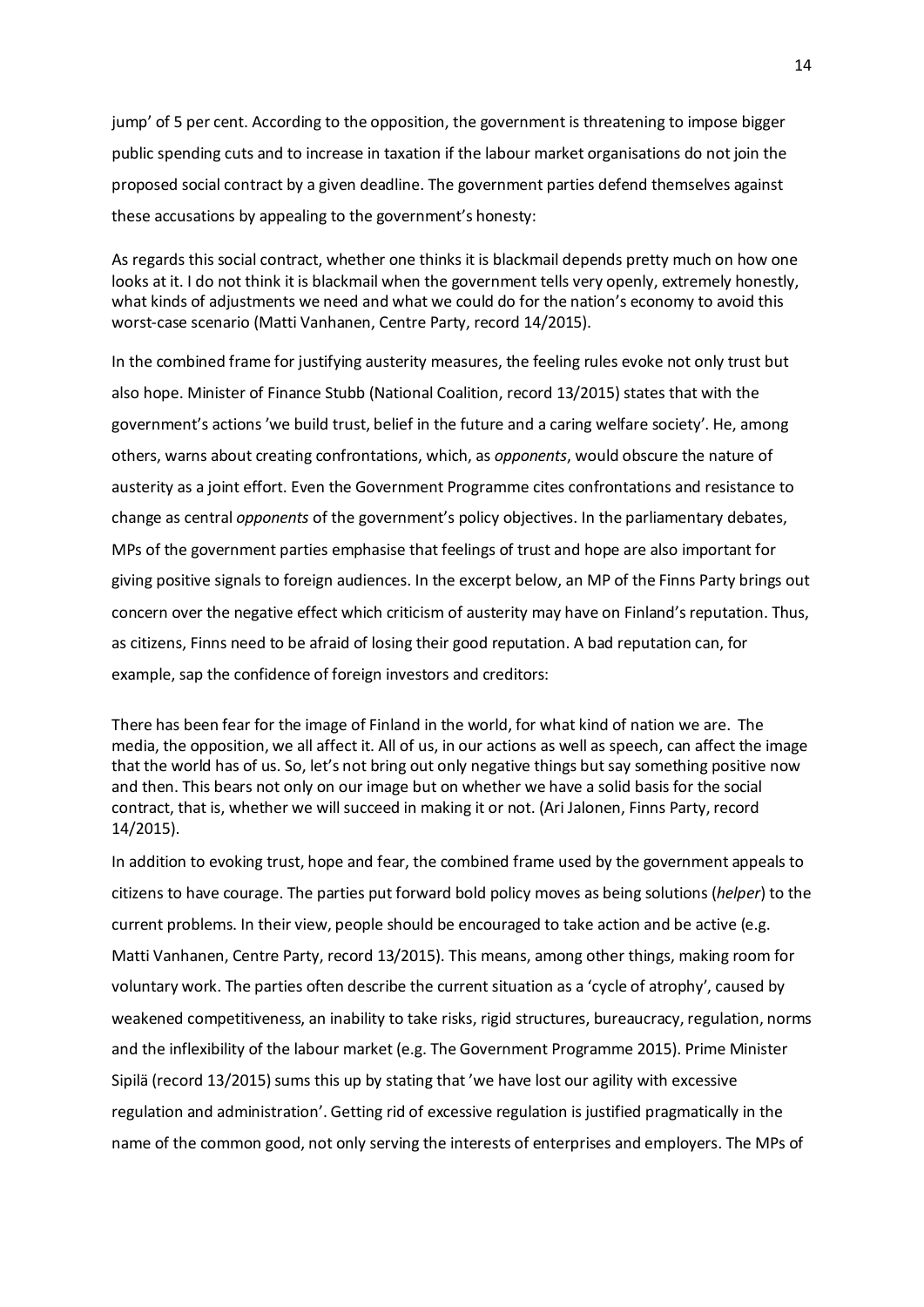the Finns Party in particular emphasise the positive impacts the reduction of regulation and norms will have on citizens' everyday life:

The Government Programme aims at reducing bureaucracy and excessive regulation. Eliminating needless regulations that make everyday life difficult, one of the Programme's objectives, is a significant step towards a free, smoothly functioning and economically sustainable society (Sami Savio, Finns Party, record 14/2015).

The government justifies its aim of downsizing bureaucracy and eliminating excessive regulation in terms of increasing feelings of freedom and trust among citizens. These feelings are used in the argument as a *sender*. According to Prime Minister Sipilä (record 13/2015), 'society should be built more on trust than on regulation and control'. The parties emphasise a need for strong and bold policy that makes room for economic activity and diligence by unravelling the above-mentioned constraints as well as in making the necessary spending cuts. In other words, they make strong leadership a virtue. The strong leadership required is represented as a 'modern' way of responding to current challenges:

We should not dispute figures based on facts anymore, but rather boldly take a close look at them. In addition, the response to these figures can no longer be to take on more debt or to deny them. The required reforms must be carried out with strong and modern leadership as well as with strict indicators of success. The way we run the country will change from what we have become used to. (Pertti Hakanen, Centre Party, record 14/2015).

This kind of strategic thinking, with high regard for strong leadership and indisputable facts, makes policy-making based on moral questions and values appear to be a technical procedure (Elomäki et al. 2016, 380). It encourages citizens, in a pragmatic sense, to trust in a strong and decisive government that has a realistic view on the current economic problems and on the measures to solve the problems with concrete goals. It also evokes hope for a brighter future towards which the decisive command of the ship will take the nation. In addition, the parties encourage citizens to feel democratic trust in the government in a moral sense by emphasising that the government is not only honest and transparent but also empathetic as it understands the pain the austerity measures cause.

# **Concluding remarks**

Our analysis brings out how the politics of austerity aims to affect the way citizens feel about restrictions on their rights and entitlements (Johnson 2010). It also demonstrates how the politics produces values and affects (Di Gregorio & & Merolli 2016, 936; Fassin 2015) indicating the right and wrong ways to feel about austerity (Hochschild 2016, 227). Overall, our analysis shows how politicians produce multiple emotions for citizens in order to steer how they deal with austerity. The concept of 'feeling rules' turned out to be a helpful tool to analyse how these emotions are made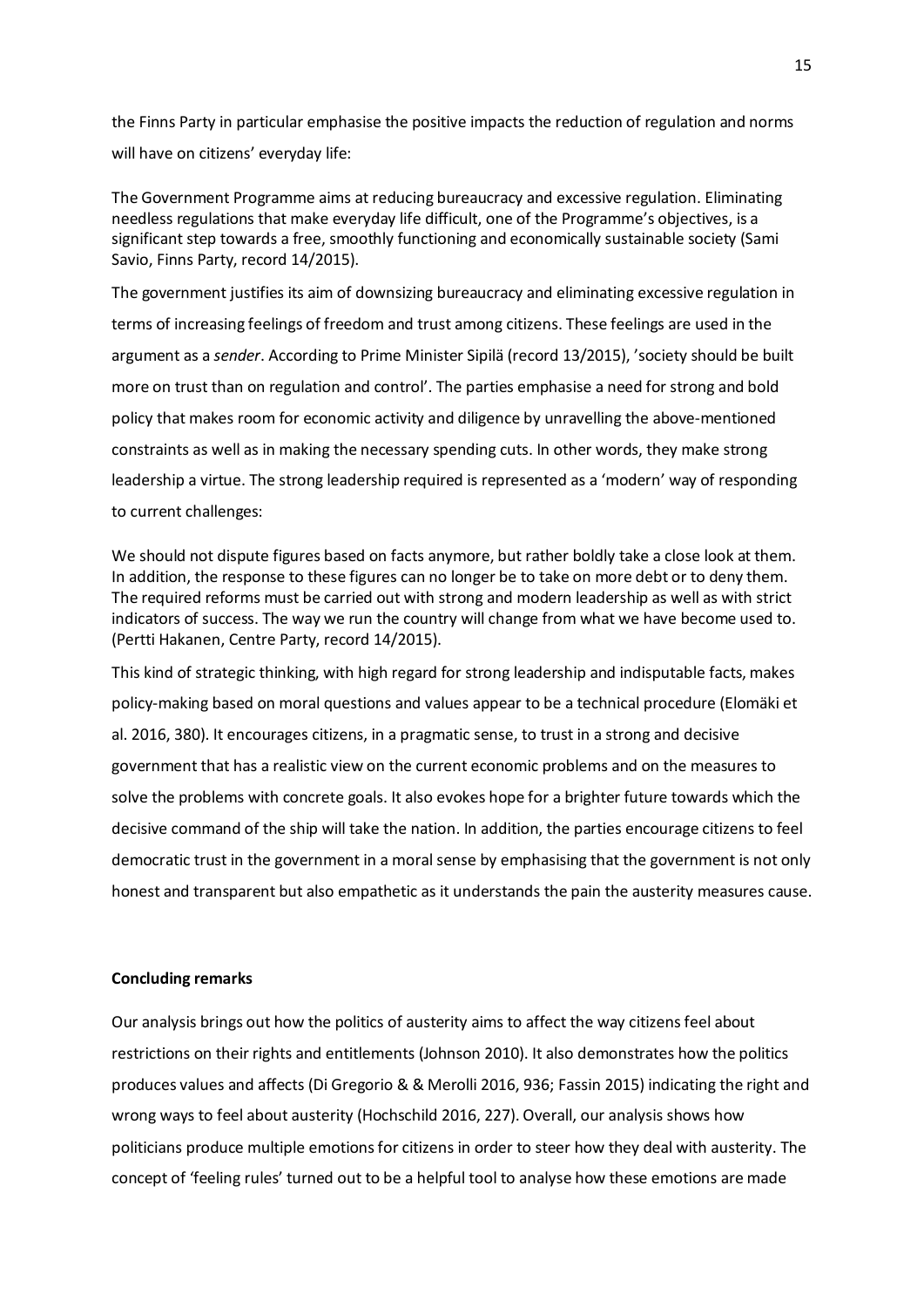normative. It clarifies how the political discourse of austerity links emotions to collective and national obligations to feel or not to feel in a certain way about the measures proposed. Feeling rules are produced such that they offer varied and contradictory feelings about how austerity should or should not be approached emotionally.

Furthermore, our analysis shows how austerity is justified in the different storylines by multiple actantial positions. The governing parties present austerity to citizens as an inevitable *object*, as the only workable *helper* and as a fearsome but mighty *sender*. At the same time, the politicians understand that austerity is likely to appear to us as an *opponent*, but this is only an illusion since we do not have any other possibilities to go further and develop a viable future. Accordingly, in the Finnish government's politics, austerity is constructed as an autonomous, imposing and dreaded force to which we all must submit whether we like it or not. However, we can survive austerity if we embrace the right kinds of emotions.

'Our analysis identifies multiple storylines by which the government parties in Finland seek to regulate citizens' emotions regarding austerity. These storylines can be grouped under three sets of framing rules. In the first, much as in other austerity states (e.g. Clarke & Newman 2012), austerity is addressed as a pragmatic necessity, the only possible *helper* for reaching the collective objective of saving the nation from the economic crisis. This context produces feeling rules that seek to moderate citizens' negative emotions towards austerity, evoke hope for a better future if they adhere to the proposed measures and fear if they do not. According to these feeling rules, the government is doing the only thing possible under the current circumstances. Citizens, in turn, should accept the measures humbly with the inevitable pain they cause. Moreover, citizens need to beaver away for the common good (see also Newman 2015). Otherwise, economic crises cannot be 'cured'. The government parties instil faith in austerity by describing it with metaphors such as 'medicine' that heals the 'sick man' or as a 'boat' that will transport us to 'safer waters'. The parties also engage in blame avoidance and credit claiming (Clarke & Newman 2012; Giger & Nelson 2010). In particular, they direct citizens' negative feelings towards the previous government, which is described as one of the opponents because it failed to take the necessary actions. In addition, they use the feeling rules to evoke a fear in citizens that an even more painful situation is in store if austerity measures are postponed. Should this happen, we might even lose our economic sovereignty and find ourselves 'going the way of Greece'. With these frightful images and opponents, the government represents the economic crisis as a matter of national security and therefore be an absolute priority (see Buzan et al. 1998, 24). The extreme threat to national security justifies measures that can be considered extraordinary in Finland's history as a welfare state.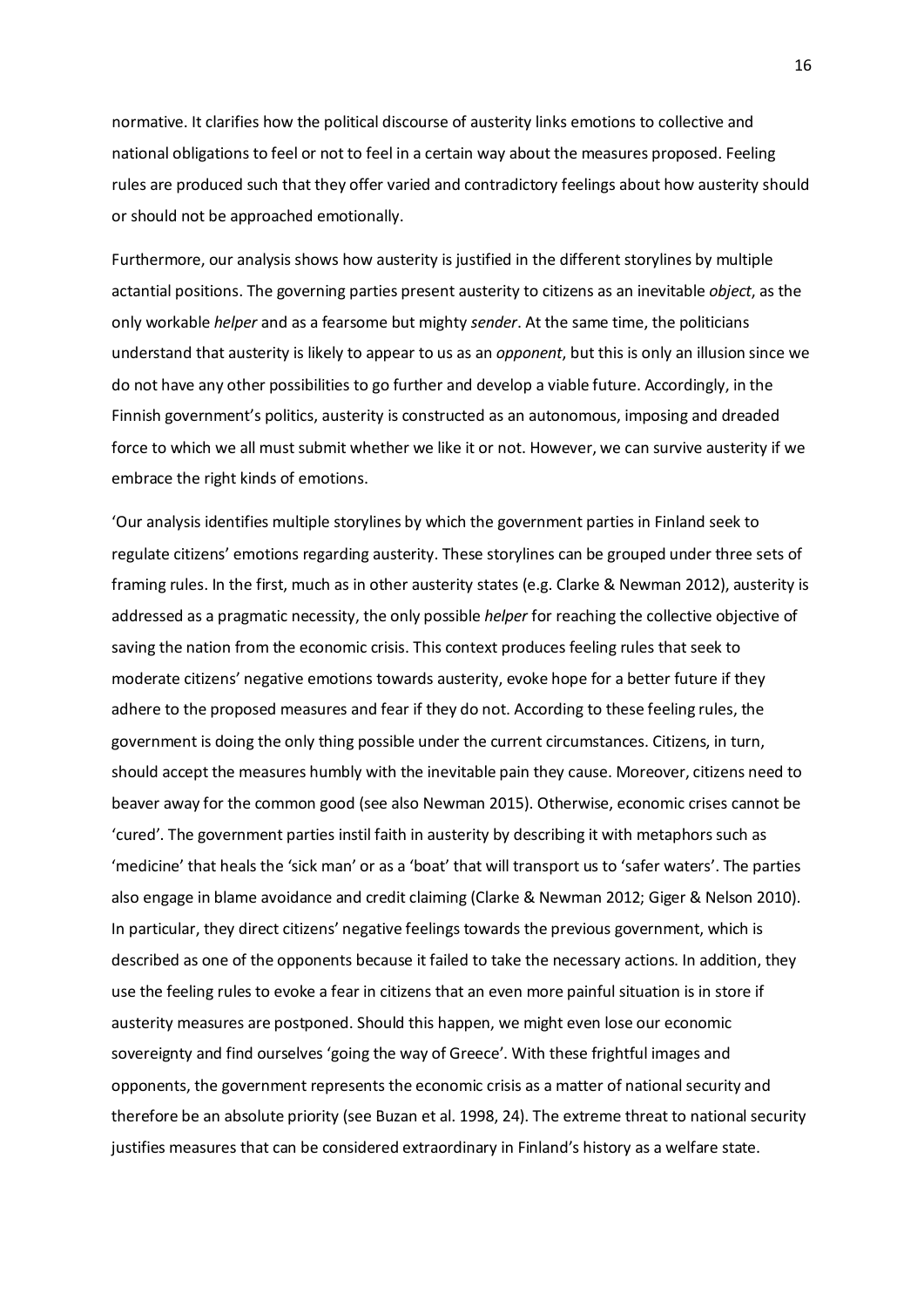In the second framing rule context, austerity is characterised as a morally responsible and fair policy. Feeling rules are produced in order to mitigate citizens' anger and bitterness over unfair treatment of different groups of citizens. The government parties assure us that austerity is a shared effort by likening it to a project where everyone has to pitch in without individual gain in mind since we are all 'in the same boat'. The parties guide citizens to accept the undesirable fact that the worst-off will carry the bigger share of the pain by arguing that, in the end, the austerity measures will make their situations better. In this way, the government parties not only reduce expectations with regard to social welfare (Farnsworth & Irving 2018, 467) but also evoke hope that greater investments will be made in welfare programmes if austerity measures are put into effect. However, the government parties do not turn to blaming the users of public benefits and services or juxtaposing welfare recipients and working people. These kinds of stigmatizing strategies are familiar in political discourse of many austerity states, especially in the UK (e.g. Hoggett et al. 2013, 568) and in the US (e.g. Hochschild 2016). The feeling rules also warn about hopes for policy options other than austerity. Hopes for alternative paths as well as confrontations are represented as *opponents*, as shameful choices, since they rock the collectively steered and shared boat and endanger the welfare of future generations.

Moreover, by appealing to citizens to bear responsibility for respecting the wisdom of the previous generations and by equating the situation with national hardships of the past, the government parties idealise the past similarly to the austerity discourse in the UK (see Forkert 2017; Bramall 2013). However, in a peculiar aspect of the politics of austerity in Finland, one contrasting with that in the UK, the governing parties place a greater emphasis on the well-being of future generations and the openness and trust between the parties and citizens. Our analysis identifies this storyline as belonging to the third framing rule context.

In the third context, the feeling rules that encourage trust in the government are produced by emphasising the transparency and honesty of governmental action. The government parties also offer pragmatic reasons for citizens to trust them: the government has a realistic picture of the current situation, clear objectives and a capacity for strong leadership, all of which are helpers required to reach the object, to lead the 'boat' into safer waters. Very similarly, in the UK, for example, austerity discourse has emphasised a need for decisive 'leadership' and 'tough' measures (Forkert 2017, 61) as well as a need to accept objective 'truths' (Farnsworth & Irving 2018). In addition, the feeling rules produced in the storyline encourage citizens to break the national 'cycle of atrophy', with the government promising to reduce bureaucracy and regulation to make it easier for citizens to pursue this goal.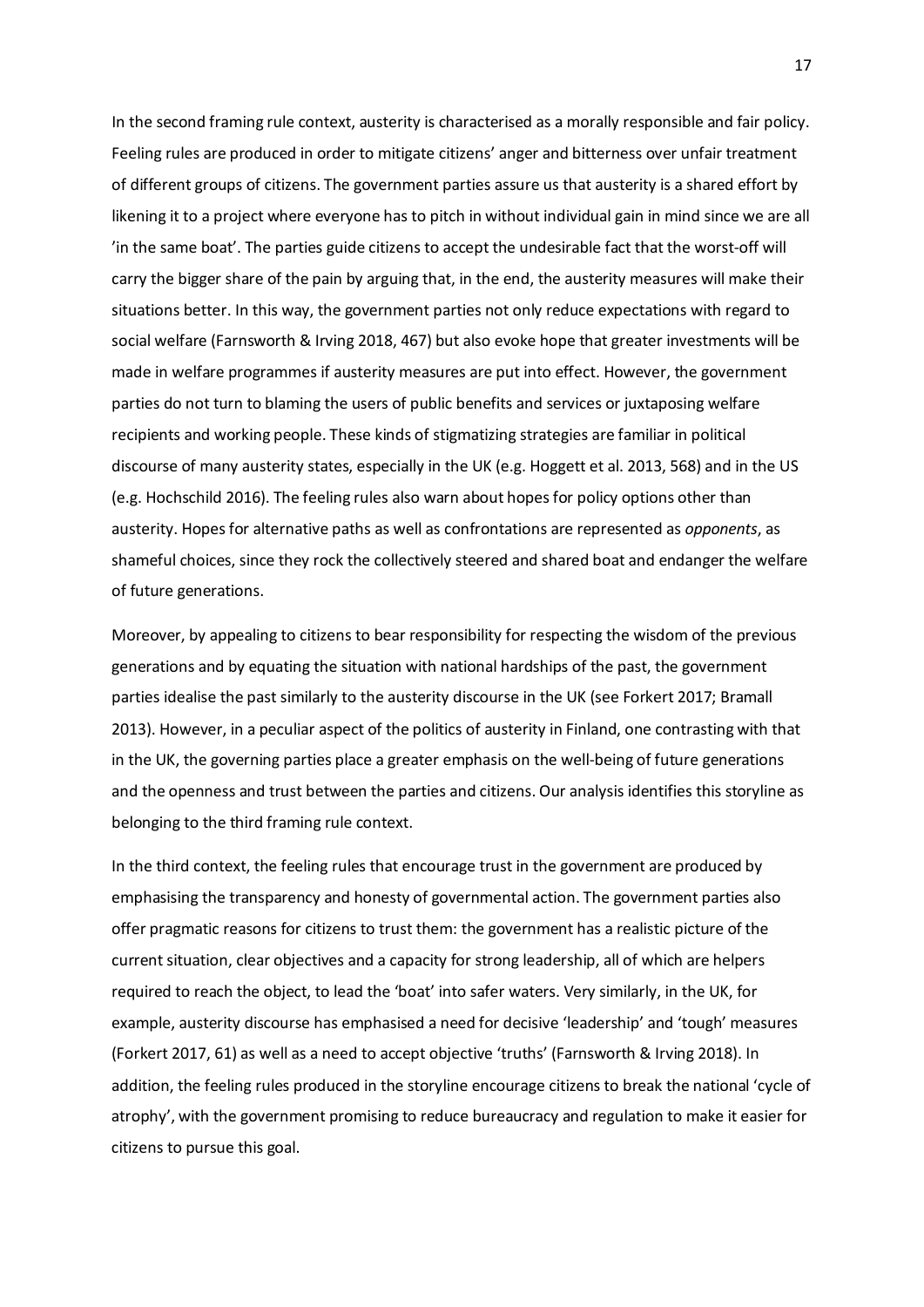On the whole, citizens are invited to be active participants in austerity. If they do not actively follow the feeling rules the government creates and puts forward, austerity measures will not be as effective as they should be. All feeling rules are embedded in a narrative of aspiration in which citizens, by adhering to what are essential austerity measures with the required emotions, will enjoy a better future in the end. The requisite attitudes, emotions and journey towards a better future are concretely imagined and outlined using metaphors (see also Fairclough 2016) such as 'being in the same boat', 'building bridges´, 'economic worm treatment' and 'guiding citizens to safer waters with a better future'. At the end of the day, the way the feeling rules of austerity are bound to an image of a joint national fate does not offer much room for dissatisfaction with or anger over the fact that austerity involves an unfair burden.

#### **References**

Alasuutari, P. (2016) "The Synchronization of National Policies: Ethnography of the Global Tribe of Moderns." London: Routledge.

Autto, J. (2012) "Päivähoitopolitiikka kamppailuna hyvinvointivaltiosta. Kentät, subjektiasemat ja oikeutukset." Rovaniemi: Lapland University Press.

BBC (2015) "Greek debt crisis: Where do other eurozone countries stand?" http://www.bbc.com/news/world-europe-33408466.

Blyth, M. (2013) "Austerity: The History of a Dangerous Idea. Oxford: Oxford University Press.

Bramall, R. (2013) "The Cultural Politics of Austerity. Past and Present in Austere Times." Basingstoke: Palgrave Mcmillan.

Buzan, B., Waever O. & de Wilde J. (1998) "Security. A New Framework for Analysis." London: Lynne Rienner.

Clarke, J. (2014) "Imagined Economies: Austerity and the Moral Economy of 'Fairness'." *Topia* 30–31: 17–30.

Clarke, J., Bainton D., Lendvai N. & Stubbs, P. (2015) "Making policy move. Towards a politics of translation and assemblage." Bristol: Policy Press.

Clarke, J. & Newman, J. (2012) "The alchemy of austerity." *Critical Social Policy* 32 (3): 299–319.

Cairns D., de Almeida Alves N., Alexandre A. & Correia A. (2016) "Youth unemployment and precariousness. Political participation in the austerity era." Basingstoke: Palgrave Macmillan.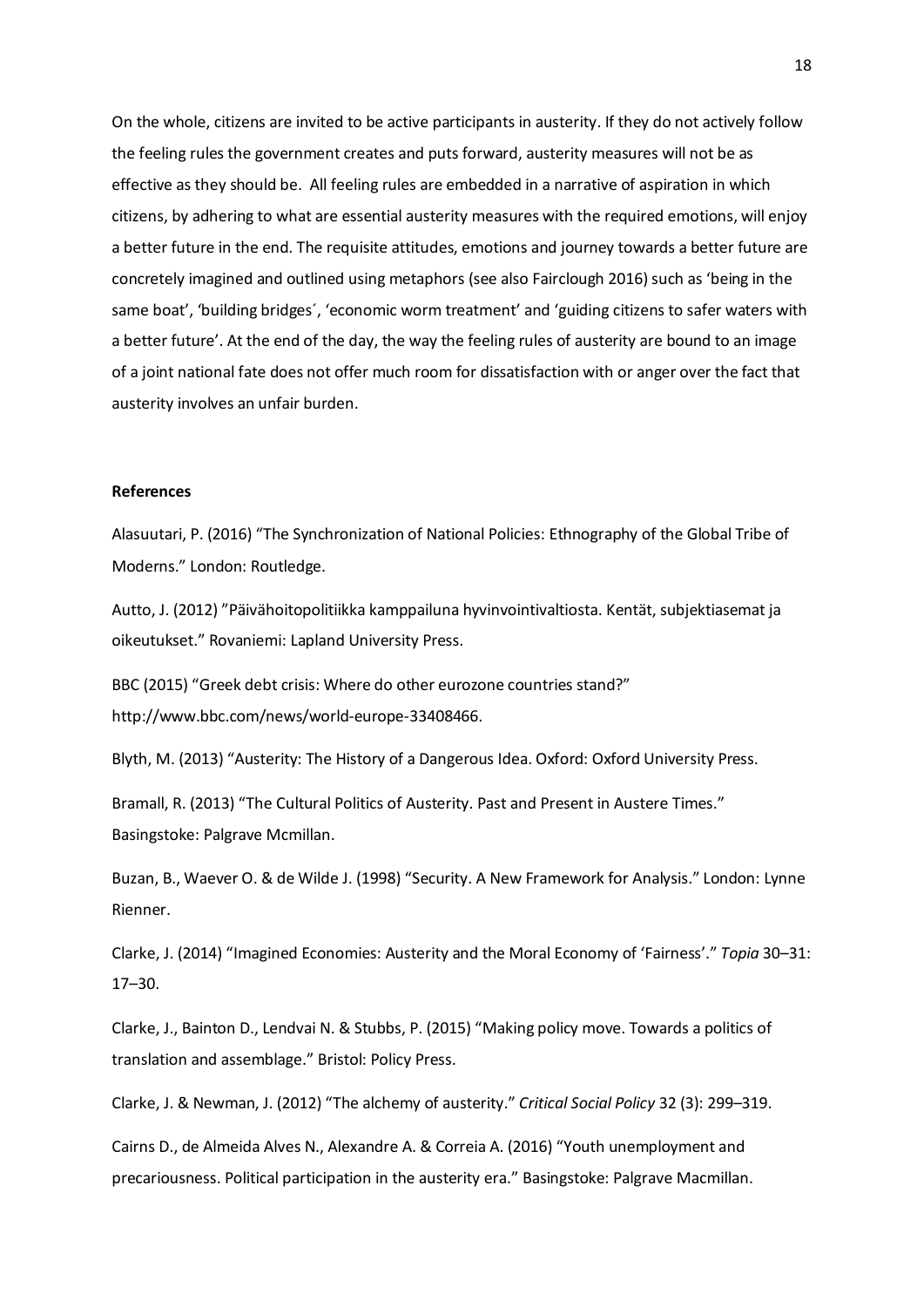Della Porta, D. (2015*) "*Social Movements in Times of Austerity: Bringing Capitalism Back Into Protest Analysis." Cambridge: Polity.

Di Gregorio, M. & Merolli, J.L. (2016) "Introduction: affective citizenship and the politics of identity, control, resistance." *Citizenship Studies* 20 (8): 933–942.

Elomäki, A. & Kantola, J. (2017) "Austerity Politics and Feminist Resistance in Finland: From Established Women's Organizations to New Feminist Initiatives." In Kantola, J. & Lombardo, E. (eds.) *Gender and the Economic Crisis in Europe: Politics, Institutions and Intersectionality*, 231–255. Basingstoke: Palgrave Macmillan.

Elomäki, A., Kantola, J., Koivunen, A. & Ylöstalo, H. (2016) "Kamppailu tasa-arvosta: tunne, asiantuntijuus ja vastarinta strategisessa valtiossa." *Sosiologia* 53 (4): 377–395.

Fairclough, I. (2016) "Evaluating policy as argument: the public debate over the first UK austerity budget." *Critical Discourse Studies* 13 (1), 57–77.

Farnbsworth, K. & Irving, Z. (2018) "Austerity: Neoliberal dreams come true?" *Critical Social Policy* 38 (3): 461–481.

Fassin, D. (2013) "On Resentment and Ressentiment: The Politics and Ethics of Moral Emotions." *Current Anthropology* 54 (3): 249–267.

Fontana, G. & Sawyer, M. (2011) "Fiscal Austerity. Lessons from Recent Events in the British Isles." *Challenge* 54 (2): 42–60.

Forkert, K. (2017) "Austerity as Public Mood. Social Anxieties and Social Struggles." London & New York: Rowman & Littlefield.

Gerbaudo, P. (2017) "The indignant citizen: anti-austerity movements in southern Europe and the anti-oligarchic reclaiming of citizenship." *Social Movements Studies* 16 (1): 35–50.

Giger, N. & Nelson, M. (2010) "The Electoral Consequences of Welfare State Retrenchment: Blame Avoidance or Credit Claiming in the Era of Permanent Austerity?" *European Journal of Political Research* 50: 1–23.

Hayes, G. (2017) "Regimes of austerity." *Social Movement Studies* 16 (1): 21–35.

Helin, A. (2011) "Tulevat sukupolvet poliittisessa retoriikassa. Mitä ne ovat ja miksi niistä puhutaan?" *Hybris* 2. http://hybrislehti.net/hybris-22011/tulevat-sukupolvet-poliittisessa-retoriikassa.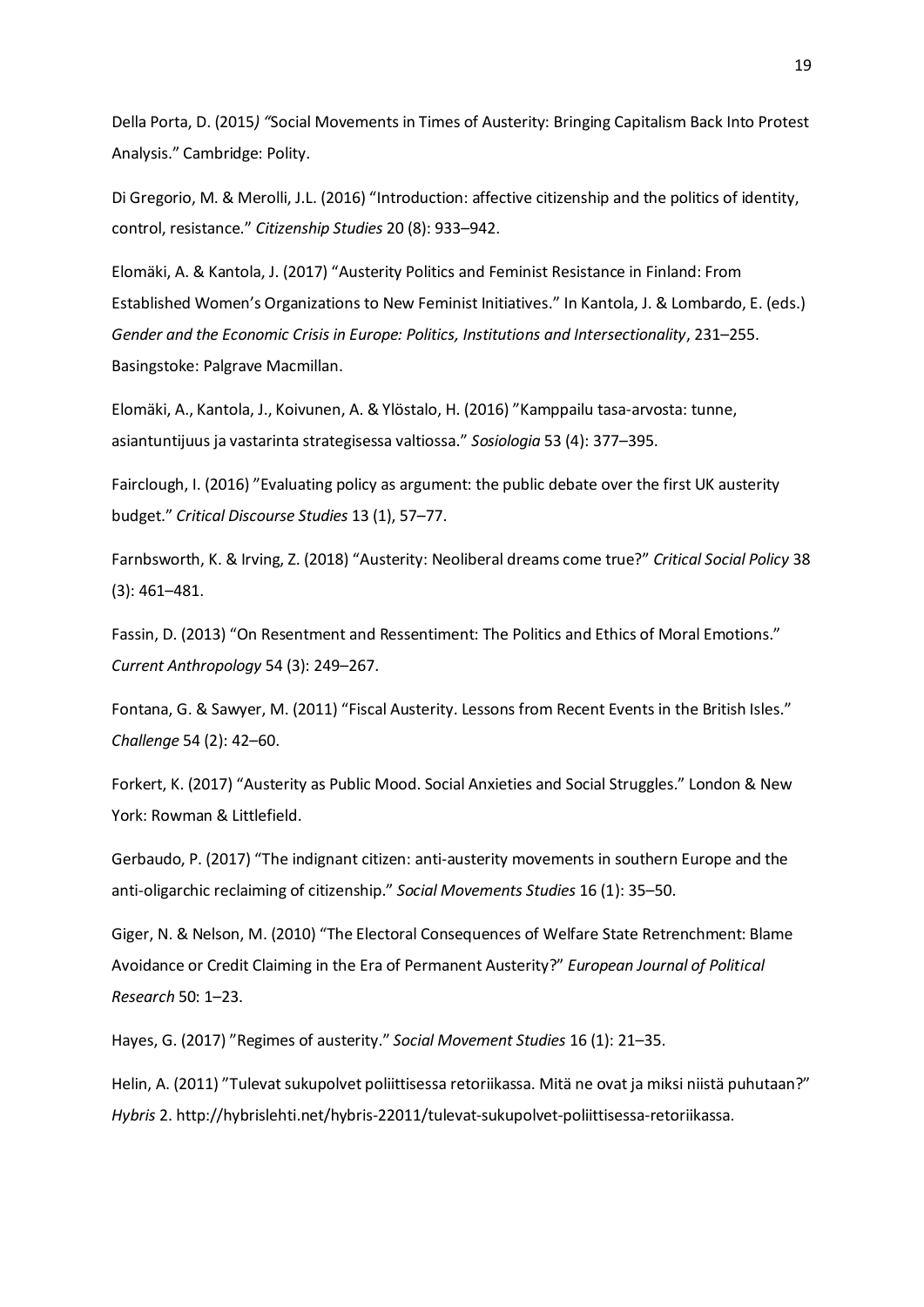Hitchen, E. (2014) "The 'Austerian Subject' and the Multiple Performances of Austerity." Durham Univeristy: Durham Theses.

Hjerppe R. (1988) "Suomen talous 1860–1985. Kasvu ja rakennemuutos." Helsinki: Suomen Pankki. Hochschild, A. (2003) "The Commercialization of Intimate Life: Notes from Home and Work." Berkeley: University of California Press.

Hochschild, A. (2013) "Afterword: Welfare State Reform, Recognition and Emotional Labor." *Social Policy and Society* 12 (3): 487–489.

Hochschild, A. (2016*)* "Strangers in Their Own Land: Anger and Mourning on the American Right." New York & London: The New Press.

Hoggett, P., Wilkinson, H & Beedell, P. (2013) "Fairness and the Politics of Resentment." *Journal of Social Policy* 42 (3): 567–585.

Johnson, C. (2010) "The politics of affective citizenship: from Blair to Obama." *Citizenship Studies* 14 (5): 495–509.

Kestilä-Kekkonen, E. (2016) "Political trust in Finland – high and relatively stable." http://blogs.uta.fi/contre/2016/02/01/political-trust-in-finland-high-and-relatively-stable/.

Kettunen, P. (2006) "The Tension Between the Social and the Economic. A Historical Perspective on a Welfare State." In Ojala, J. & Jalava, J. (eds.), *The Road to Prosperity. An Economic History of Finland,*  285–313. Helsinki: Suomalaisen Kirjallisuuden Seura.

Lakoff, G. & Johnson, M. (1980) "Metaphors We Live By." Chicago & London: The University of Chicago Press.

Morris, L. (2016) "The moral economy of austerity: Analysing UK welfare reform." *The British Journal of Sociology* 67 (1): 97–117.

Newman, J. (2015) "Austerity, aspiration and the politics of hope." *Compass*, 3 June. http://www.compassonline.org.uk/austerity-aspiration-and-the-politics-of-hope/.

Newman, J. (2017) "Rationality, responsibility and rage: the contested politics of emotion governance." In Jupp, E., Pykett, J. & Smith, F. (eds.) *Emotion States: sites and spaces of affective governance*, 21–35. London: Routledge.

O'Hara, Mary (2015) "Austerity bites. A journey to the sharp end of cuts in the UK." Bristol: Policy Press.